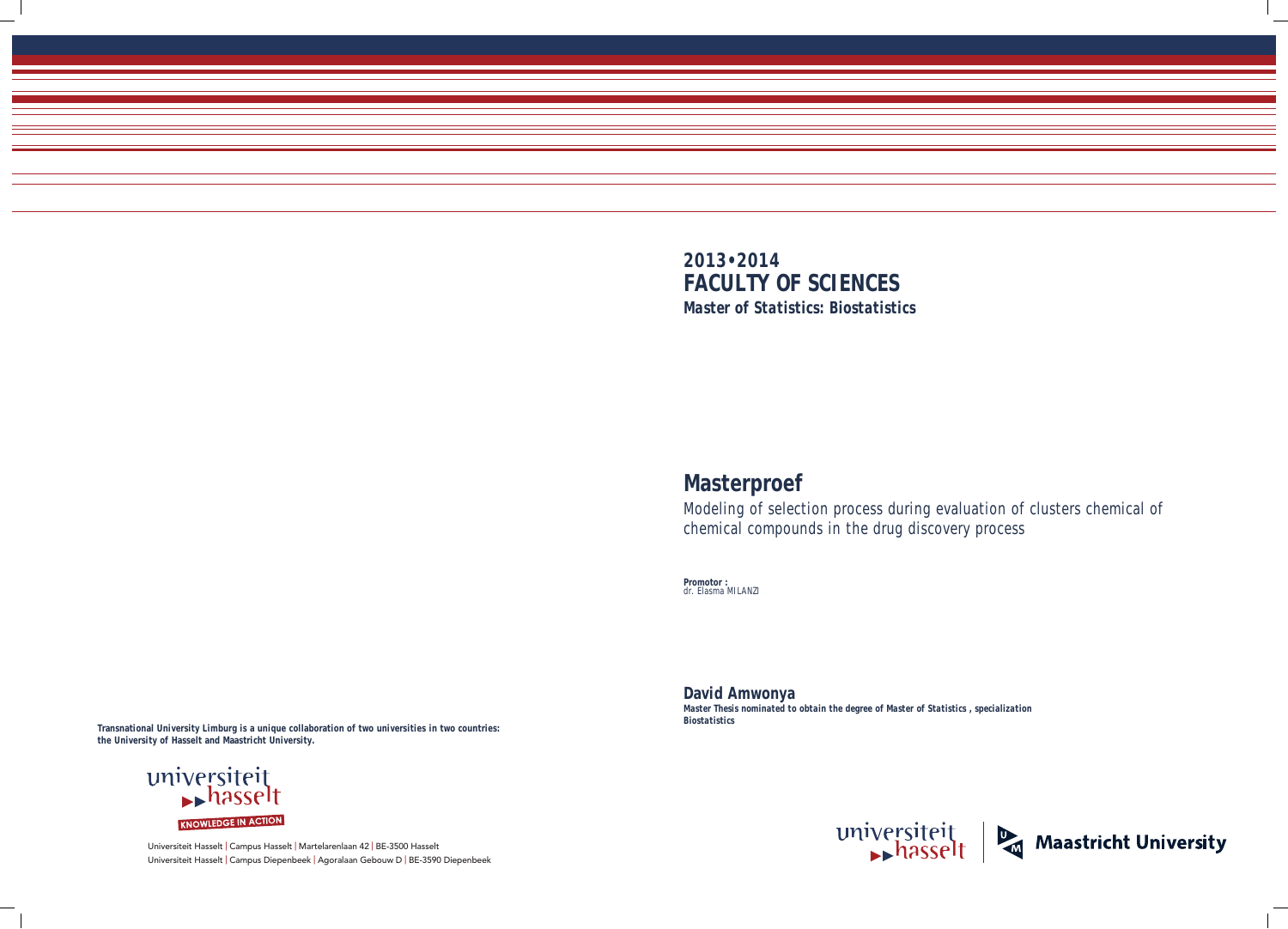# **2013•2014 FACULTY OF SCIENCES** *Master of Statistics: Biostatistics*

# **Masterproef**

Modeling of selection process during evaluation of clusters chemical of chemical compounds in the drug discovery process

**Promotor :** dr. Elasma MILANZI

**David Amwonya** 

*Master Thesis nominated to obtain the degree of Master of Statistics , specialization Biostatistics*

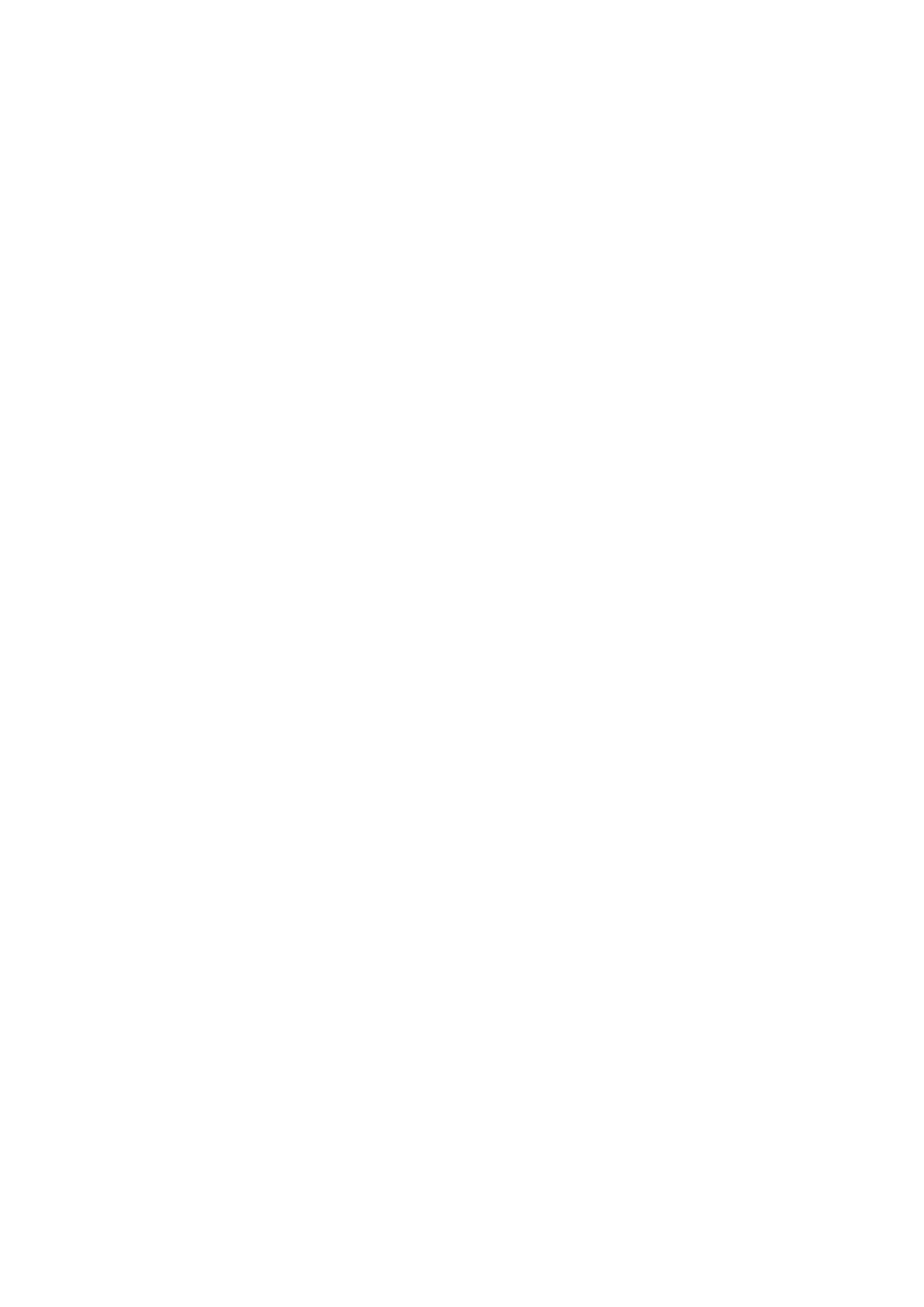# Modeling the selection process during evaluation of clusters of chemical compounds in the drug discovery process

By

David Amwonya

# Supervisor:

# Dr. Elasma Immaculate Milanzi

February 05, 2014

A thesis submitted to the Center for Statistics, Universiteit Hasselt, Belgium in Partial Fulfilment of the the Requirement for the Degree of Master of Science in Biostatistics.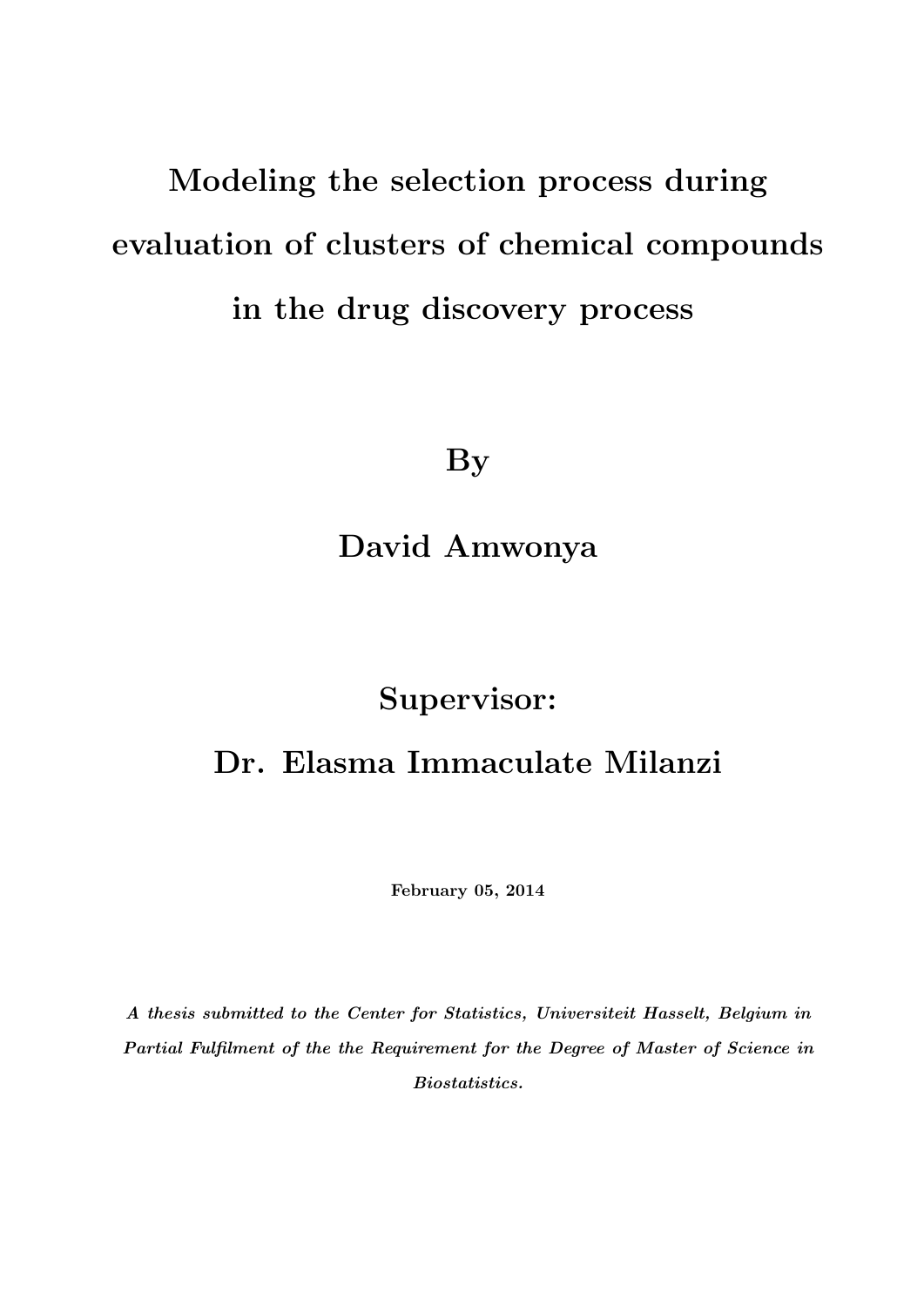### **Certification**

I declare that this thesis was written, by me under the guidance and counsel of my supervisor.

. . . . . . . . . . . . . . . . . . . . . . . . . . . . . . . . . . . . . . . . . . . . . . . . . . . . . .

David Amwonya

Date

I certify that this is the true report written by David Amwonya under my supervision and thus I permit its presentation for assessment.

. . . . . . . . . . . . . . . . . . . . . . . . . . . . . . . . . . . . . . . . . . . . . . . . . . . . . .

Dr. Elasma Immaculate Milanzi Date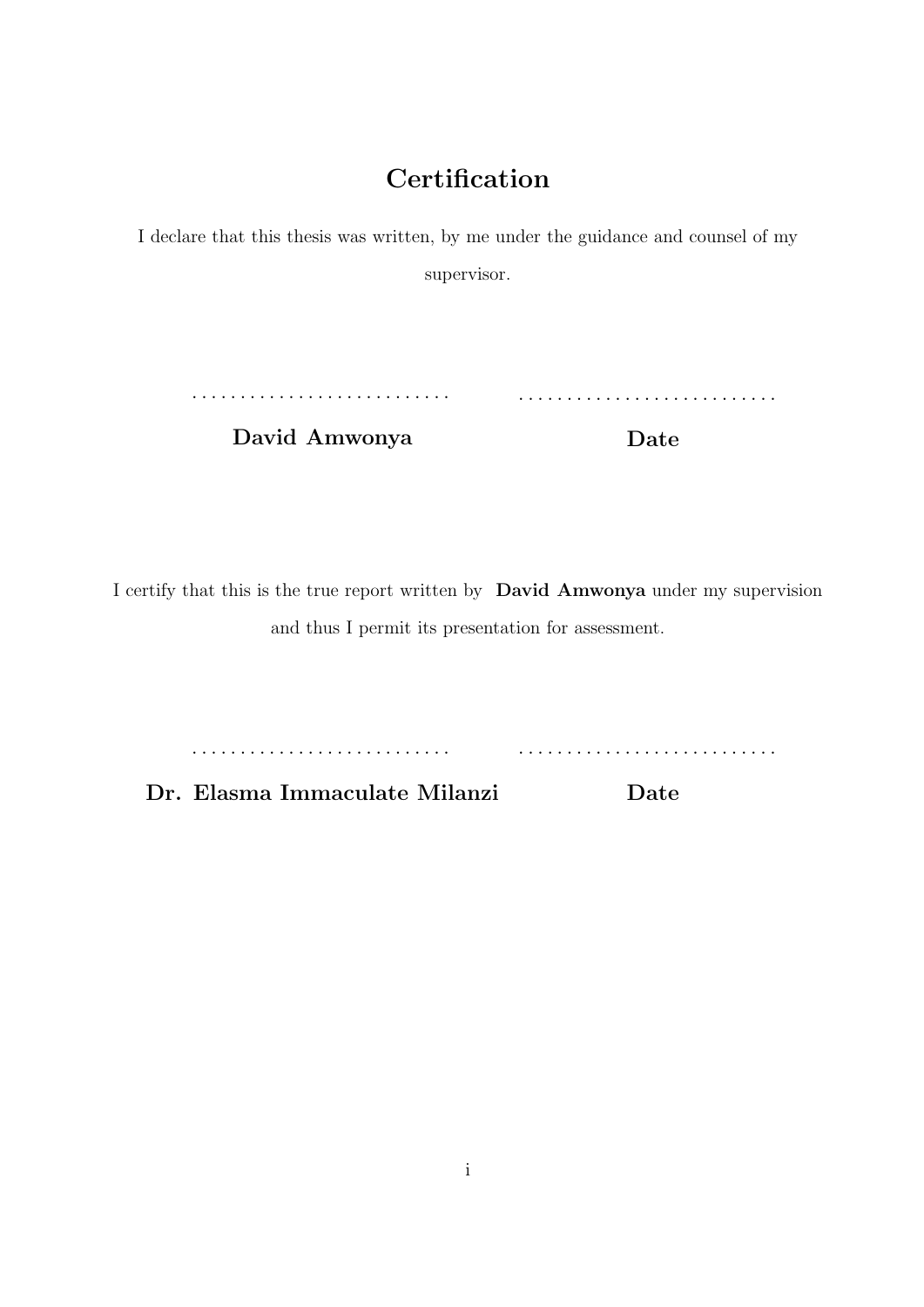### Acknowledgement

Successful completion of this thesis has been through the support of my supervisor Dr. Elasma Immaculate Milanzi who continually guided me through this work, by supplying thoughtful suggestions to improve on my report. I also send my gratitude to VLIR-UOS scholarship for awarding me this important opportunity for developing my knowledge and expertise in the field of statistics which has really improved my views in terms of my academic perspective and statistics as a whole. Thanks to VLIR-UOS coordinator in Hasselt University Mrs. Martine Machiels and Mr. Marc Thoelen for all the support and timely communication during the entire study period. I thank all the professors of the master of statistics programme for their guidance and teaching expertise.

I am also grateful to my Landlord Luc Vern Herck, my friend Blessing, the Ugandan friends: Abdallah, Ashraf, Lawrence, Julius, Mary, Patrick, Edward, Geraldine, Swabra, Gorge, Suzan, Tony, Henry, Doreen, all my classmates and friends not forgetting my Campus Pastor Karin and CCg members for making my stay in Belgium lively and enjoyable.

To my parents, brothers, sisters, my great friends Dr. Rebecca Nsubuga and Peluce thank you for your words of encouragement.

Most of all I thank God for giving me wisdom, strength and life to successfully complete this program.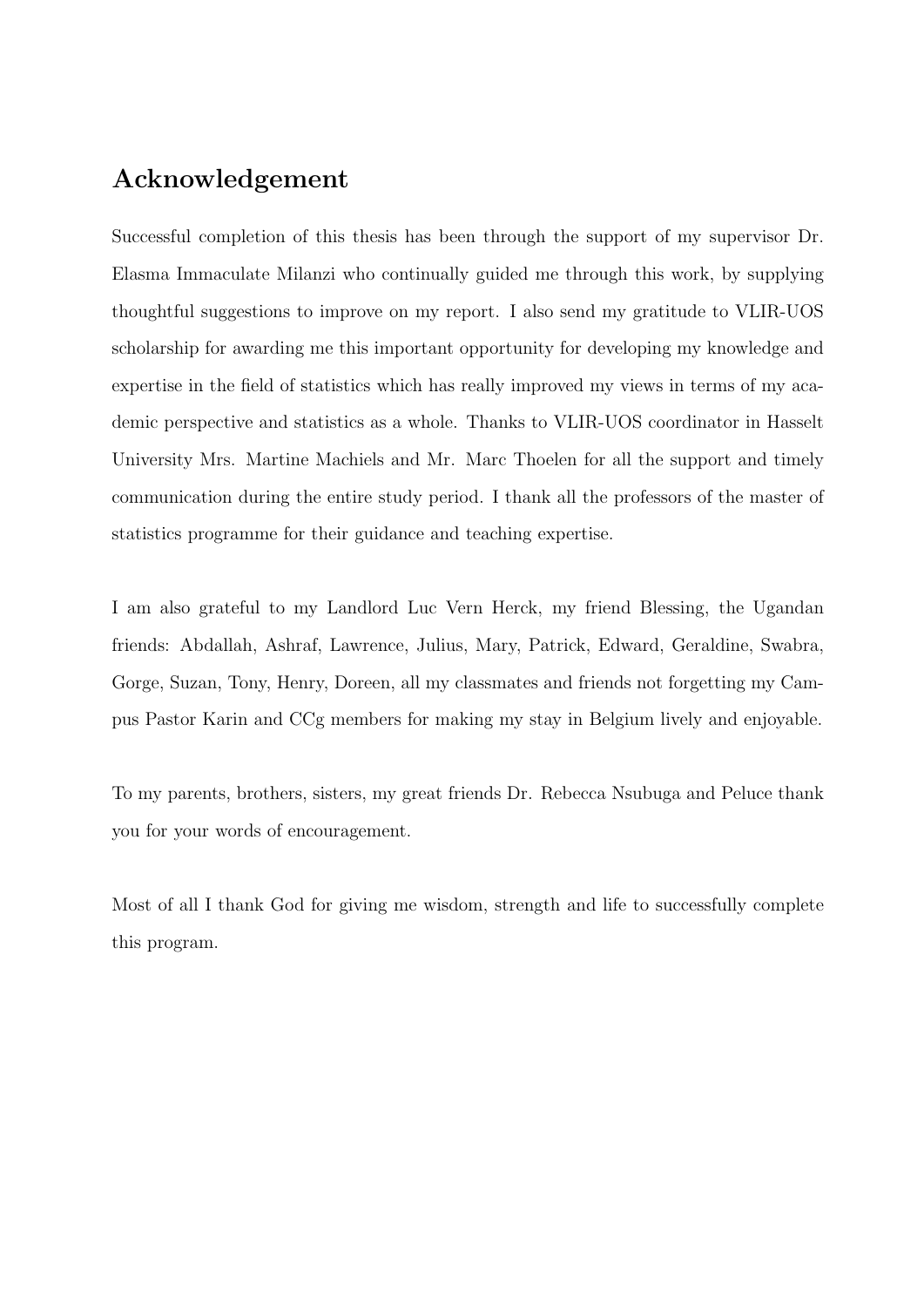#### Abstract

Drug development is a lengthy and expensive process which undergoes several stages. To reduce on the time and money, pharmaceutical companies tend to maintain a library of chemical compounds that are screened for some drug-like activities. To increase on the number of hits in screening process large volumes of compounds are required which can be got from vendors. However, this come with challenges on evaluation of compounds worth purchasing hence experts are employed to help in the correct evaluation process. Since the process is lengthy and tiresome, we therefore need to come-up with proper evaluation procedure for example letting expert evaluate cluster of compounds based on their appropriate time schedule. However, such a procedure can introduce selection bias. Therefore the main gist of the project was to explore an alternative method to model the selection bias through use of extra set of random effects. To achieve this, we employed three modelling techniques; the 'naive model' which ignores the selection process, the 'joint model' which takes into account the selection process and then the 'combined model' which uses extra set of random effects as an alternative approach to the joint model. The results showed that ignoring the selection process had a bigger impact on the estimates, misspecifying the selection (joint) model introduces severe bias in the estimates of the parameters. The combined model seemed to be a robust method as its results were closely related to the true value and the correctly specified joint model. Therefore one would use the combined model as a tool for sensitivity analysis and alternative method in making inferences in situations where the joint model is not working properly.

Key words: Combined model, Joint model, Naive model, Selection bias .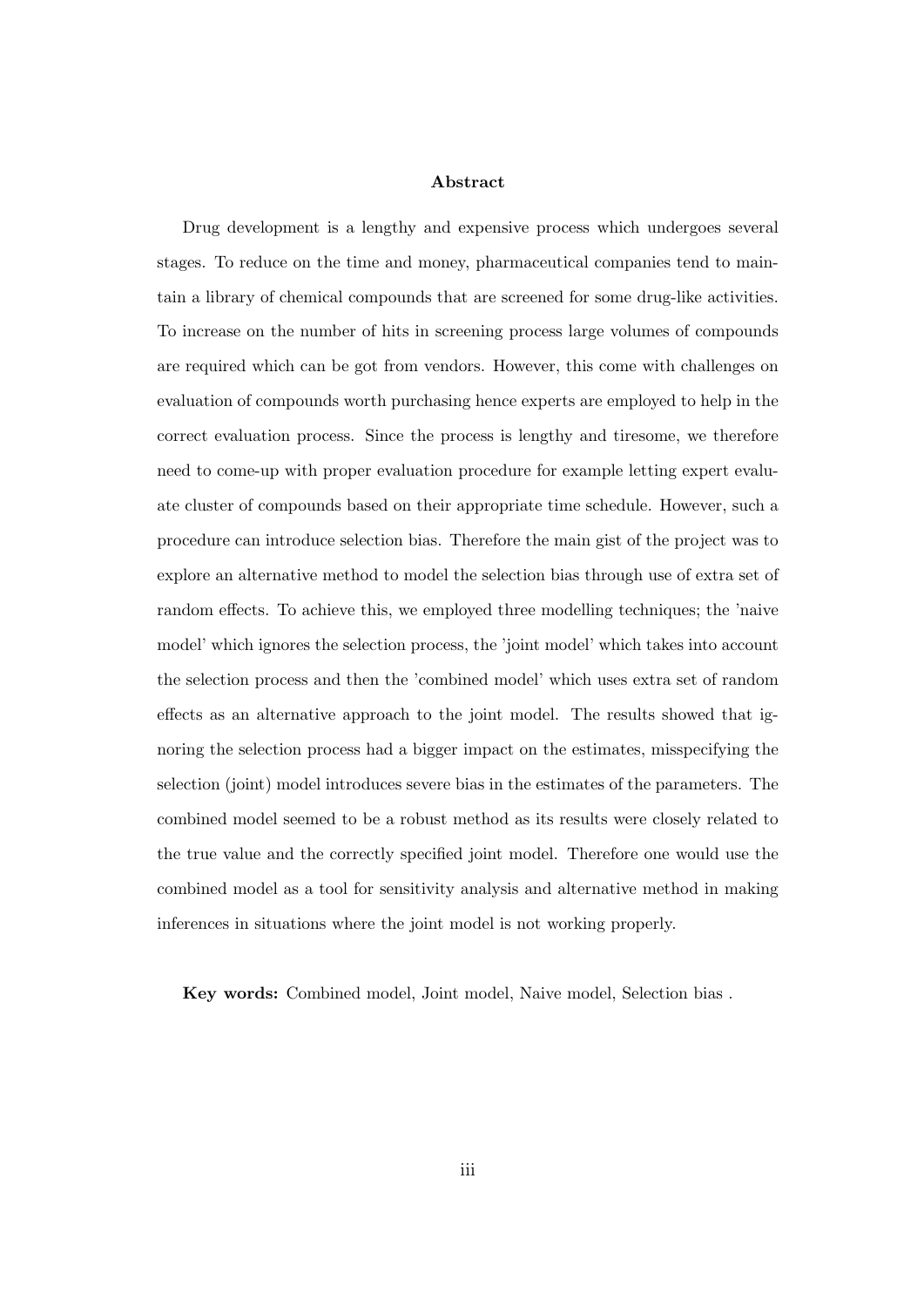# Contents

|                 | Contents       |                       | iv                      |  |  |  |
|-----------------|----------------|-----------------------|-------------------------|--|--|--|
|                 |                | <b>List of Tables</b> | $\mathbf{V}$            |  |  |  |
| $\mathbf{1}$    |                | Introduction          |                         |  |  |  |
|                 | 1.1            |                       | 3                       |  |  |  |
| $\overline{2}$  |                | Methodology           | $\overline{\mathbf{4}}$ |  |  |  |
|                 | 2.1            |                       | $\overline{4}$          |  |  |  |
|                 | 2.2            |                       | 6                       |  |  |  |
|                 | 2.3            |                       | 8                       |  |  |  |
|                 | 2.4            |                       | 8                       |  |  |  |
| 3               |                | Results               | 10                      |  |  |  |
| $\bf 4$         | Discussion     |                       |                         |  |  |  |
| $5\overline{)}$ |                | Conclusion            | 16                      |  |  |  |
| 6               | References     |                       |                         |  |  |  |
| $7\degree$      | Appendix<br>19 |                       |                         |  |  |  |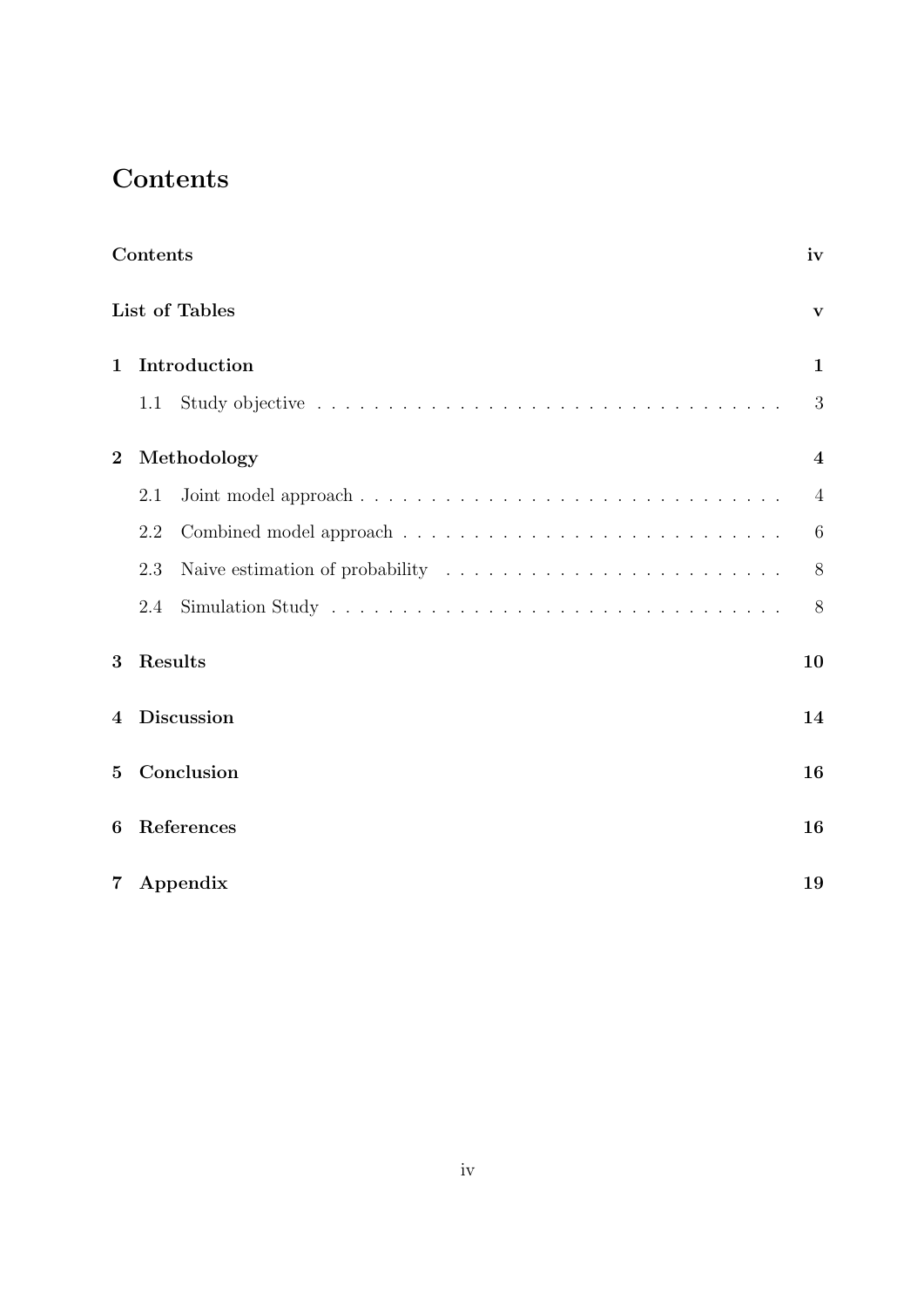## List of Tables

| $\mathbf{1}$   | Estimates (standard errors) for the parameters governing the rating process                                        |    |
|----------------|--------------------------------------------------------------------------------------------------------------------|----|
|                |                                                                                                                    |    |
| $\overline{2}$ | Estimates for the success probabilities obtained from the different models                                         |    |
|                | fitted to the data $\ldots \ldots \ldots \ldots \ldots \ldots \ldots \ldots \ldots \ldots \ldots \ldots \ldots 11$ |    |
| 3              | Relative bias for the parameters governing the rating process obtained from                                        |    |
|                |                                                                                                                    |    |
| $\overline{4}$ | Confidence interval for the parameters governing the rating process obtained                                       |    |
|                |                                                                                                                    |    |
| $\frac{5}{2}$  | Percentage of confidence interval coverage for the parameters governing the                                        |    |
|                | rating process obtained from the different models fitted to the data                                               | 19 |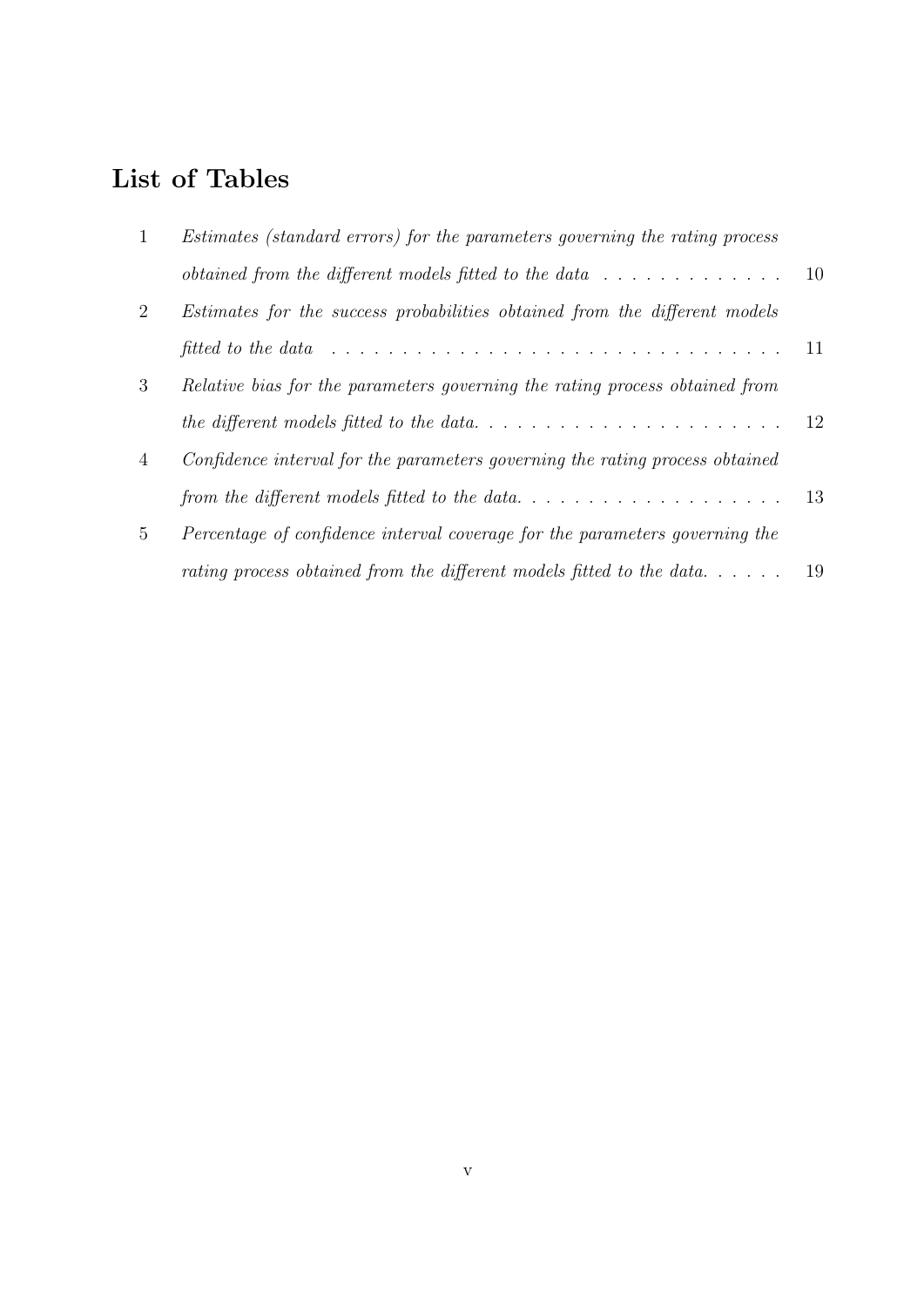#### 1 Introduction

Drug development is a lengthy and expensive process which undergoes several stages like discovery, optimization and development stage (Paul *et al.*, 2010). It involves identification of protein targets and ends after clinical trials, after which similar compounds in terms of properties are grouped into clusters that are qualitatively assessed. To minimise the time and money spent in this process, pharmaceutical companies tend to maintain a library of chemical compounds that are screened for some drug-like activities. To increase the chances of hits during the screening process, it is advisable to have atleast large proportion of interetsing compounds (Lajiness & Watson, 2000). This therefore requires acquisition of more chemical compounds from the vendors. However, this comes with challenges such as evaluating what compounds are worth purchasing. As a result expert knowledge is sought to carefully evaluate the amount of evidence supporting potential compounds before investing more resources in them (Alonso & Molenberghs, 2008).

Since the process of chemical compound acquisition involves large number of clusters of compounds, there is need to come-up with an appropriate evaluation procedure. Most practical proposal is to allow experts decide on what to evaluate depending on the experts' schedule, compelling the experts to evaluate all clusters though this might not be feasible in reality. Such a procedures were used in the study that motivated this work and was conducted by Janssen pharmaceutical, but due to some legal implications we will not discuss the case study, we will instead work with simulated data. Another method could be assigning a single subset of clusters randomly to experts to evaluate and then compelling them to finish their quota (Alonso et al, 2013 ). Alternatively, automated programmed machines (computers) that mimic the expert opinions can be used to carry out the evaluation process though similar challenges as above are encountered (Kearsley et al.,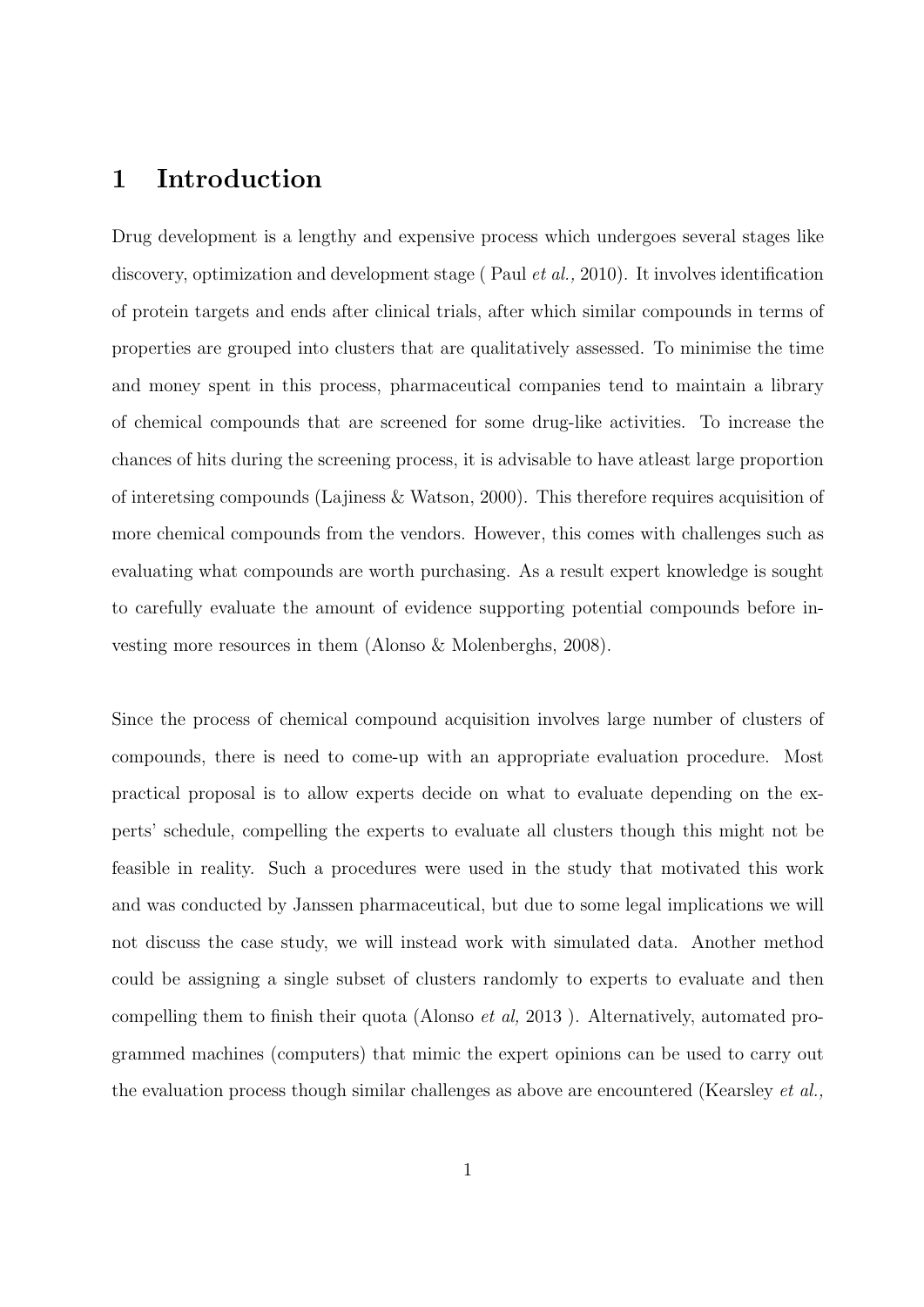1996 and Sheridan et al., 1996). Therefore appropriate statistical methods are required to quantify the success probability for each cluster, where 'success' refers to recommending the inclusion of a cluster into the sponsors database(library) for future scrutiny (Milanzi, 2013 and Milanzi et al., 2013).

Alonso et al., (2013) showed that some evaluation procedures may introduce a selection bias in the rating process and lead to invalid conclusions. In these scenarios complex joint hierarchical models describing the selection and rating processes are required to get valid results. The above authors demonstrated that even in absence of selection bias, one often needs to jointly model the rating and selection processes in order to avoid bias. Ideally, one would like to know all the factors influencing the selection process before hand. However, in practice, such information is seldom available and making assumptions on the selection process is then almost inescapable.

To account for the selection process, we have used the 'joint model' where two sets of Generalized Linear Mixed Models (GLMM) are employed. It assumes conditional independence of the selection and the rating process based on some random effects. However, the two models themselves are marginally dependent. This conditional independence assumption in this model is closely related to the Shared Parameter (SP) and Generalized Shared Parameter (GSP) modelling frameworks used to describe a Missing Not At Random (MNAR) mechanism in missing data analysis (Creemers et al., 2011 ; Follmann & Wu, 1995). The conditional independence assumption simplifies the joint distribution of the rating and selection processes hence facilitating the joint fit of both models. However, studies have showed that if misspecified, this model might lead to bias and hence inference based on the fixed effects, probabilities e.t.c will greatly be affected. Therefore some authors like Genelletti( 2011) advise that a sensitivity analysis to assess the stability of the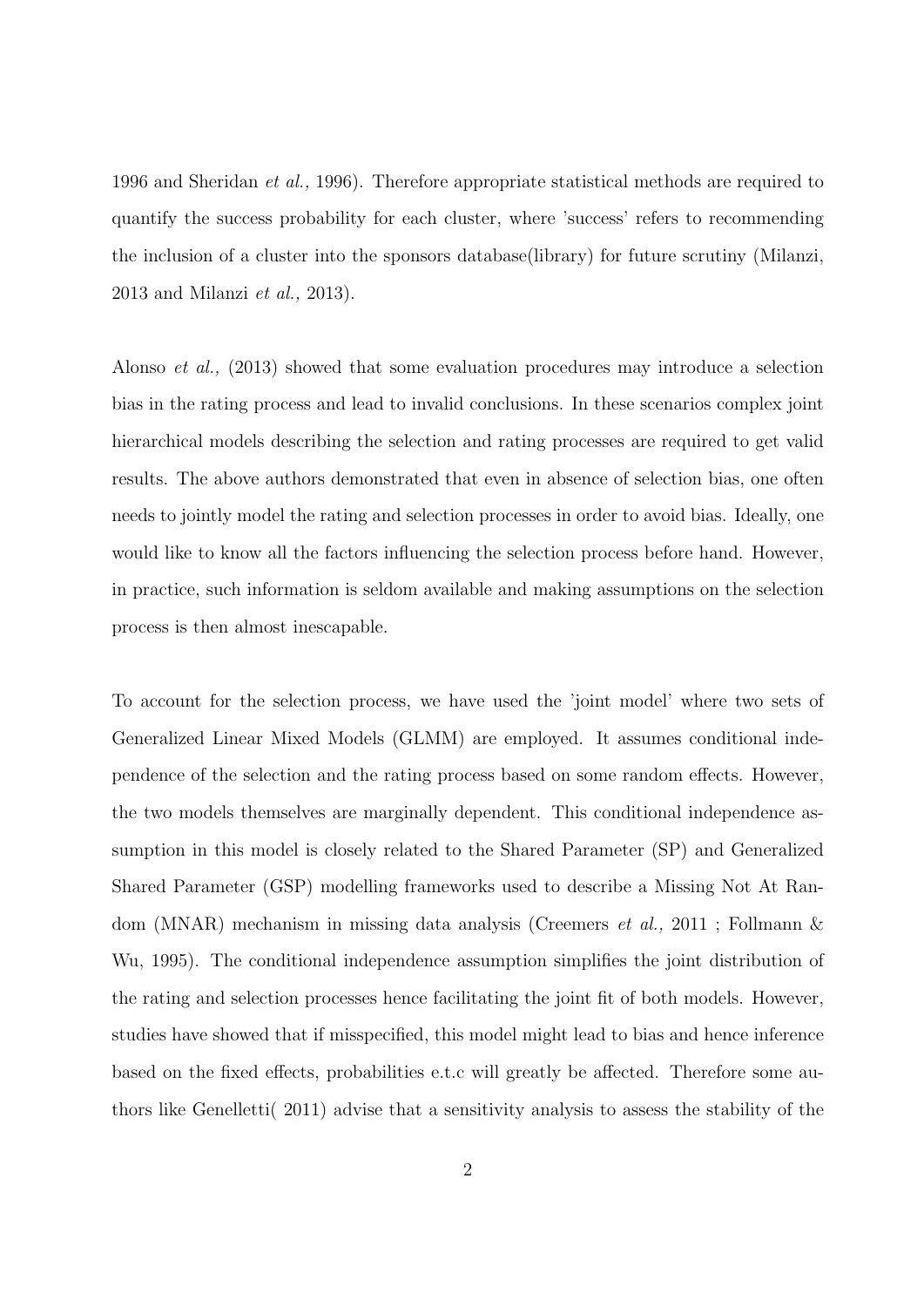results is always appropriate.

Due to the drawbacks of the joint model, we have used another alternative method the 'combined model' to account for selection process. This model was introduced by (Booth et al., 2003 and Molenberghs et al., 2010). It is a member of the exponential family where an extra set of random effects is used to account for overdispersion in correlated outcomes. The advantage with the combined model is that it is only based on the distribution of the random effects without more assumptions hence making it robust against misspecification. For that reason, it can be used as a tool for sensitivity analysis in the presence of selection bias.

Lastly a method which does not take into account the selection process was used. This model will be called the 'Naive model'( mixed logistic regression) and it is simple to fit using GLMM.

The Statistical analysis was performed using the SAS, version 9.2 and R version 2.13.2. All statistical tests were done at 5% level of significance unless stated otherwise. The report is organised as follows: section 1 contains the introduction and the objective of the study. Section 2 we capture the methodology of estimating the probability of success, the various modelling techniques and simulation study. Then section 3, 4  $\&$  5, we present the results, discussion and conclusion respectively.

#### 1.1 Study objective

To explore whether the combined model can act as an alternative method to account for the selection process by use of an extra set of random effects. Then also to specifically check whether: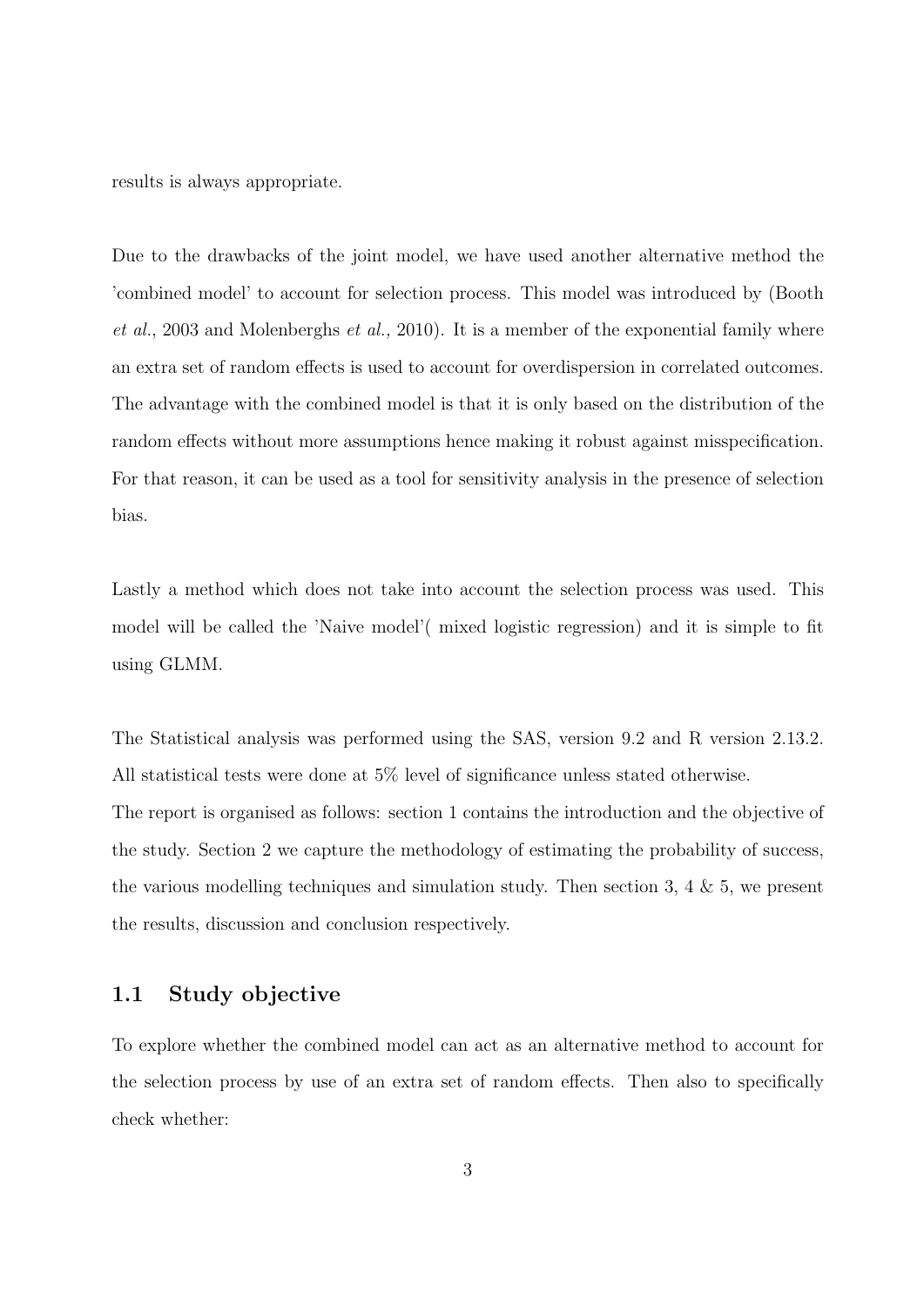- Assuming the selection process has no impact on the estimated probability of recommendation and can therefore be ignored.
- Jointly modelling the evaluation and selection processes by formulating a parametric models for each of the processes.

### 2 Methodology

#### 2.1 Joint model approach

To be able to capture the information arising from selection and rating process, Milanzi (2013), Milanzi et al., (2013) and Alonso et al., (2013) proposed to summarize the large number of qualitative assessments given by the experts into a single probability of success for every cluster by using a joint model.

Let the vector rating associated with the expert  $i$  be  $Y_i = (Y_{ij})$   $j \in \Lambda_i$  where  $\Lambda_i$  is a subset of all clusters evaluated by the  $i^{th}$  expert,  $i = 1, ..., n$  and  $Y_i$  takes on values 1 if liked and 0 otherwise.

Under the conditional independence assumption the above authors showed that the joint distribution of  $(Y_i, X_i, a_i, b_i)$  takes the form

$$
P(\mathbf{Y_i} = y_i, \mathbf{X_i} = x_i, a_i, b_i | \boldsymbol{\beta}, \boldsymbol{\alpha}, \boldsymbol{\Sigma}) = P(Y_i = y_i | X_i = x_i, b_i, \boldsymbol{\beta}) P(X_i = x_i | a_i, \boldsymbol{\beta}, \boldsymbol{\alpha}) \phi(a_i, b_i | \mathbf{0}, \boldsymbol{\Sigma})
$$
\n(1)

where  $\mathbf{X_i} = (X_{i1}, ..., X_{iN})$  is the vector containing the selection indicators for expert i and  $X_{ij} = 1$  if expert i evaluates cluster j, 0 otherwise.  $\boldsymbol{\beta} = (\beta_1, ..., \beta_N)^T$  and  $\boldsymbol{\alpha} = (\alpha_1, ..., \alpha_N)^T$ are vectors of parameters due to rating and selection respectively. The  $a_i$  and  $b_i$  are random selection and rater specific effects respectively. Then  $N_i$  is the number of ratings per  $i^{th}$ expert and  $\Sigma$  is the Hessian matrix obtained from fitting the model.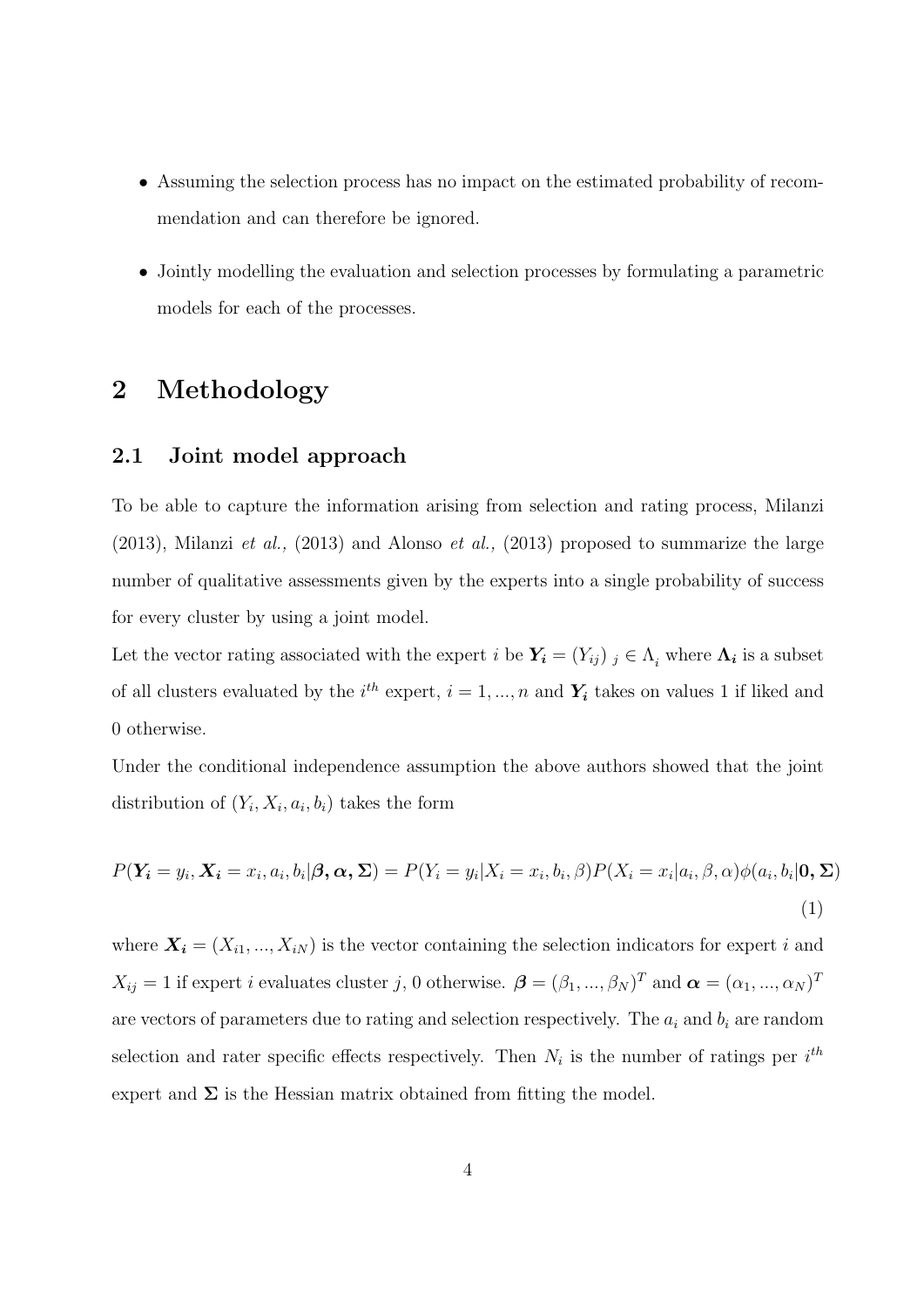So we have the distribution of the rating process given by:-

$$
P(\mathbf{Y_{1i}} = \mathbf{y_{1i}} | b_i, \boldsymbol{\beta}) = \prod_j^{N_i} P(Y_{1ij} = y_{1ij} | b_i, \beta_j)
$$

and the selection process given by:-

$$
P(\boldsymbol{X_i}=\boldsymbol{x_i}|a_i,\boldsymbol{\beta},\boldsymbol{\alpha})=\prod_j^N P(X_{ij}=x_{ij}|a_i,\beta_j,\alpha_j)
$$

In the most general scenario, the potential of cluster  $j$  can be quantified as

$$
P(Y_j = 1) = \int \int P(Y_{ij=1|a_i,b_i}) \phi(a_i, b_i | \mathbf{0}, \Sigma) da_i db_i \tag{2}
$$

where  $\phi(.|\mathbf{0}, \Sigma)$  denotes a bivariate normal density with mean zero and variance-covariance matrix  $\Sigma$  and

$$
P(Y_{ij} = 1 | a_i b_i) = E_x [P(Y_{ij} = 1 | X_{ij} = x_{ij}, b_i)]
$$

$$
= P(Y_{ij} = 1 | X_{ij} = 1, b_i) P(X_{ij} = 1 | a_i) + P(Y_{ij} = 1 | X_{ij} = 0, b_i) P(X_{ij} = 0 | a_i)
$$

We now have the information about how the experts rated the clusters they evaluated and, therefore  $P(Y_{ij} = 1 | X_{ij} = 1, b_i)$  can be estimated from the data. We also have the information about which clusters every expert evaluated and will use this information to estimate  $P(X_{ij} = 1|a_i)$ . However, in reality we don't have enough information on  $P(Y_{ij} = 1 | X_{ij} = 0, b_i)$  therefore we need to make assumptions about it and if these assumptions are wrong, estimates of the rating process will be affected.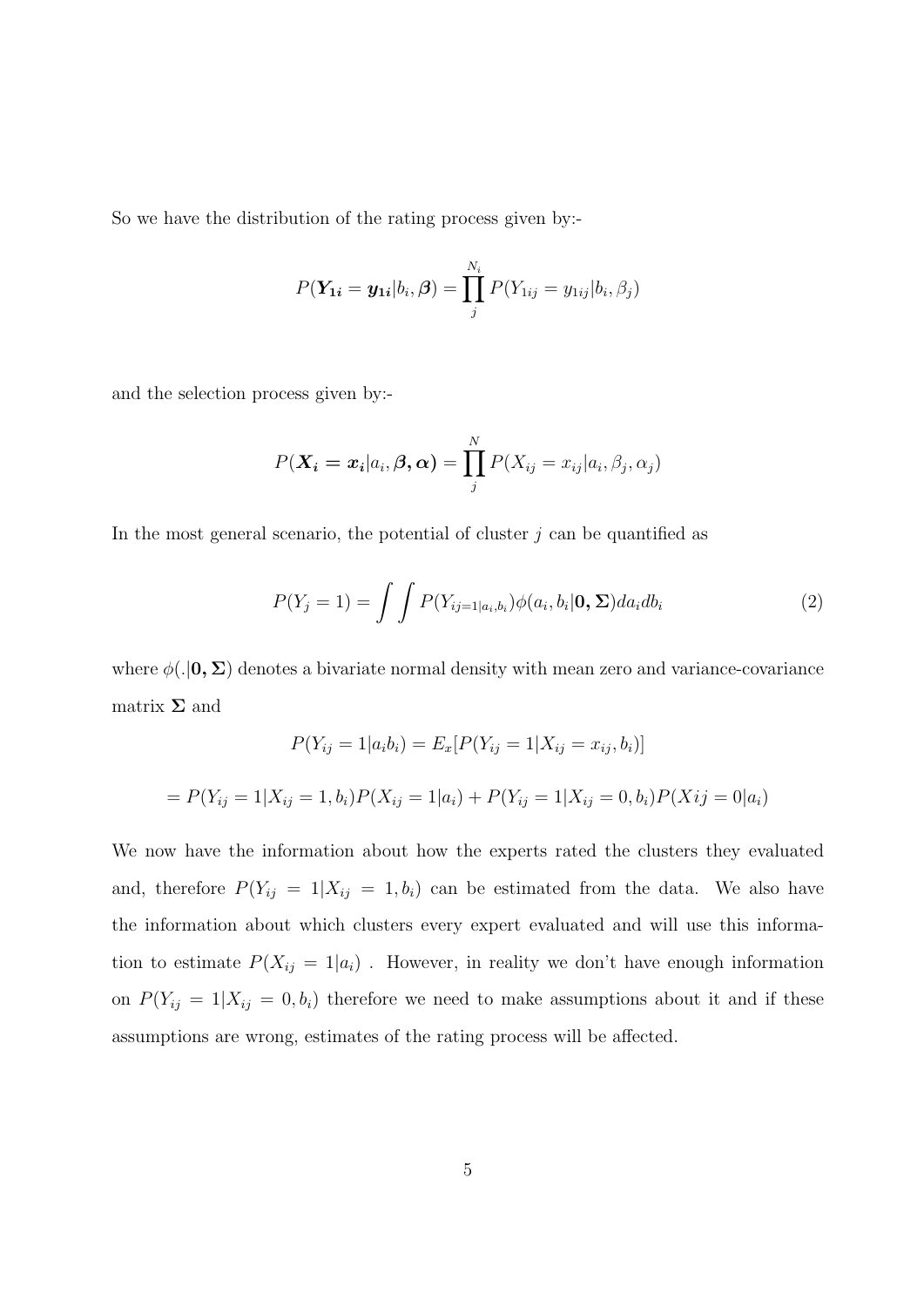The joint likelihood emerging from (1) is given by:-

$$
L(\boldsymbol{\beta}, \boldsymbol{\alpha}, \boldsymbol{\Sigma}) = \prod_{i}^{n} P(Y_{1i} = y_{1i}, X_i = x_i) | \boldsymbol{\beta}, \boldsymbol{\alpha}, \boldsymbol{\Sigma})
$$
(3)

Then using the maximum likelihood on (3) estimators  $\hat{\beta}$ ,  $\hat{\alpha}$  and  $\hat{\Sigma}$  can be obtained. Then one can estimate the probabilities of success by substituting the estimates  $\hat{\beta}$ ,  $\hat{\sigma}$  into (2).

Alonso et al., (2013) pointed out that model (1) actually quantifies the probability that expert i would rate cluster j as 1, given that he actually evaluates it and introduced two GLMM  $P(X_{ij} = x_{ij} | a_i, \alpha_i)$  and  $P(Y_{ij} = y_{ij} | X_{ij} = x_{ij}, b_i, \beta_j)$  to describe the selection and rating procedures respectively, where  $X_{ij} = 1$  if expert i evaluates cluster j and 0 otherwise. Furthermore, they assumed that the vectors of expert-specific random effects  $(a_i, b_i)^T$  are independent and follow a bivariate normal distribution with mean zero and covariance matrix . These authors stated that there is selection bias in the rating process if  $P(Y_{ij} = y_{ij} | X_{ij} = x_{ij}, a_i, b_i) \neq P(Y_{ij} = y_{ij} | X_{ij} = i, b_i)$  and showed that absence of selection bias is equivalent to the validity of the following conditional independence assumption:

$$
P(Y_{ij} = y_{ij}, X_{ij} = x_{ij}|a_i, b_i) = P(X_{ij} = x_{ij}|a_i)
$$
\n(4)

Essentially, (4) states that for every expert, the rating and selection procedures are independent and governed by different, although possibly correlated, random effects.

#### 2.2 Combined model approach

The proposed solution, the combined model was introduced by Booth et al., (2003) and Molenberghs et al., (2010) for members of the exponential family, where an extra set of random effects is used to account for overdispersion in correlated outcomes. In this report,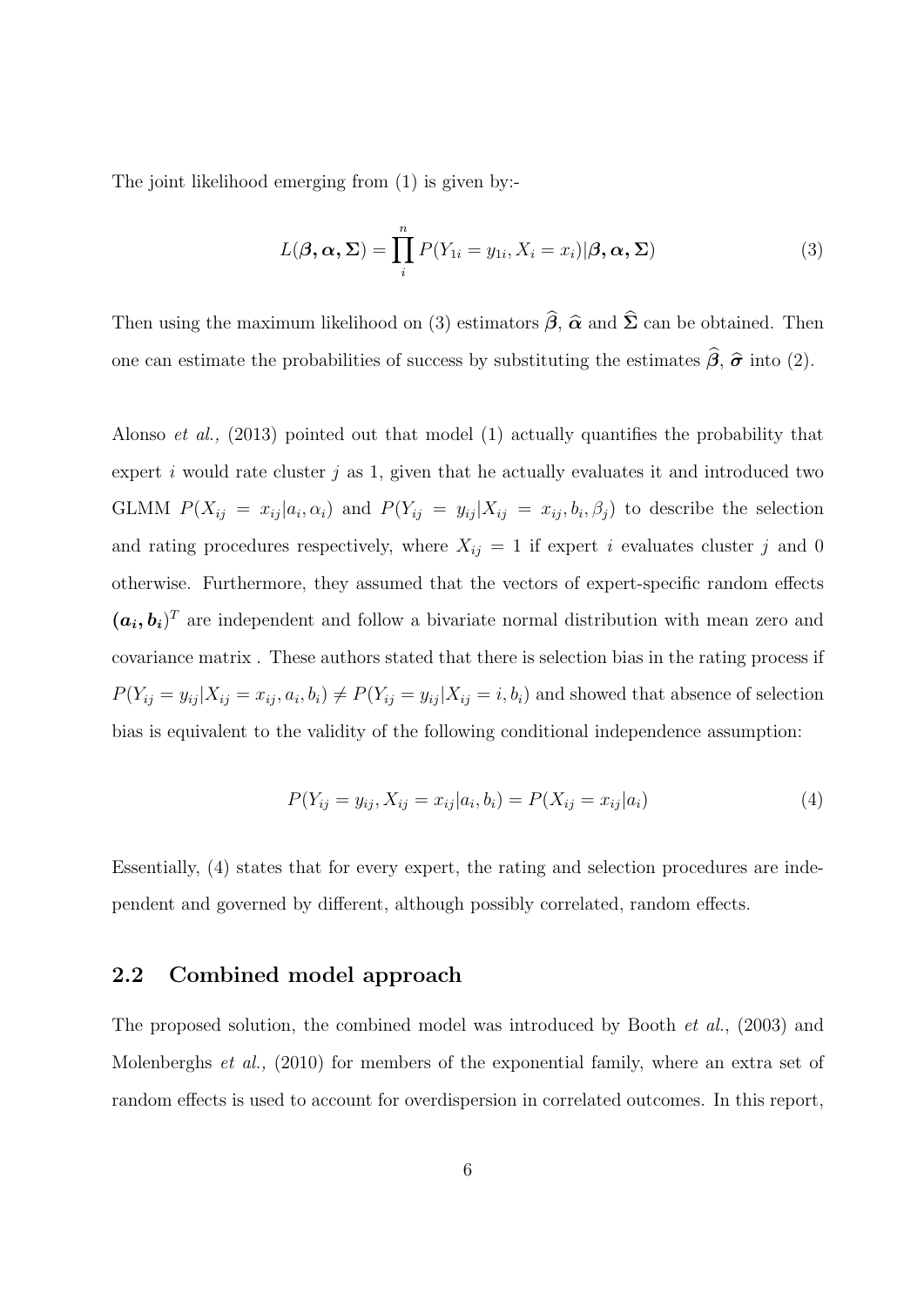we shall take into account the selection process by adding a new set of random effects to the rating model. Although the combined model has been shown to improve model fit in overdispersed correlated data, its usefulness to account for selection bias is yet to be investigated.

The combined model follows a different path for estimating the parameters of interest, namely, the fixed specific cluster effects  $\beta_j^s$  and and the inter-expert variability  $\sigma^2$ . In the joint model, the selection process  $P(X_{ij} = x_{ij} | a_i, \beta_i, \alpha_i)$  appearing in the integrand (1) is directly modelled using for instance, a GLMM. We now propose to account for the extra variability emanating from the selection process by introducing a new set of random effects  $\theta_{ij}$  which is a latent selection trait for every expert. Essentially, we propose to work with the conditional distribution given by

$$
f(\mathbf{Y_i} = \mathbf{y_i}, \theta_i | b_i) = P(\mathbf{Y_i} = \mathbf{y_i} | b_i, \theta_i) f(\theta_i | b_i) = \prod_j^N P(Y_{ij} = y_{ij} | b_i, \theta_{ij}) f(\theta_{ij} | b_i)
$$
(5)

where  $\theta_i = (\theta_{i1}, ..., \theta_{iN})^T$  and  $N = (N_1 + N_2 + ... + N_s)$  is the number of clusters rated with S the total number of subsets. The previous expression assumes that, conditional on the random effects, the ratings are independent and so are components of  $\theta_i$ . Since the two sets of random effects are meant to explain different sources of variability,  $\theta_i$  and  $b_i$ are also assumed to be independent, hence,  $f(\theta_i|b_i) = f(\theta_i)$ . Finally,  $\theta_i \sim Beta(\lambda, \tau)$ ,  $b_i \sim N(0, \sigma^2)$  and  $Y_{ij} | \theta_i, b_i \sim Bernoulli(\theta_{ij}, \pi_{ij})$  with  $\pi_{ij} = \frac{exp(\beta_j + b_i)}{1 + exp(\beta_i + b_i)}$  $\frac{exp(\beta_j+b_i)}{1+exp(\beta_j+b_i)}$ .

Then the probability of success for the cluster of compounds  $C_j$  can be calculated by:

$$
P(Y_j = 1) = \int \int P(Y_{ij} = 1, \theta_{ij}, b_i) d\theta_{ij} db_i = \frac{\lambda}{\lambda + \tau} E_b(\pi_{ij})
$$
(6)

The validity of the results obtained in the combined model, are based on untestable as-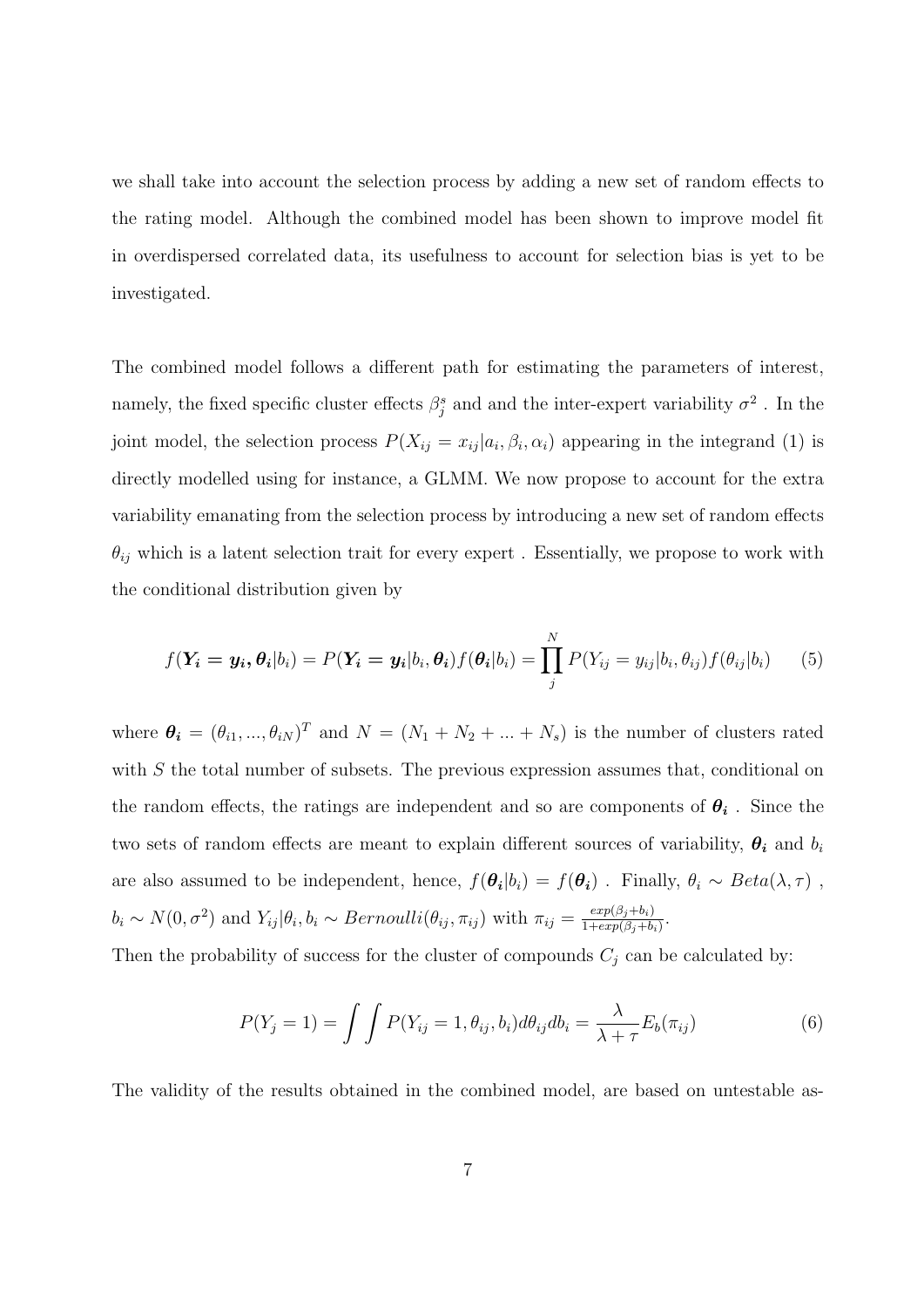sumptions like the multiplicative effect of  $\theta_{ij}$  on  $\pi_{ij}$  and the use of a convenient conjugate distribution of  $\theta_{ij}$ . Essentially, the strength of the combined model approach lies in using two sets of random effects, one of which is conjugate to the distribution of the ratings. The conjugate random effects account for the selection process, whereas the normal random effect accounts for the correlation within the set of ratings of a given rater. Often the selection process is not of particular scientific interest and does not need to be exhaustively modelled.

#### 2.3 Naive estimation of probability

Naive model was also used to summarise the information arising from the expert evaluation. To estimate the parameter of interest, is equivalent to maximising the likelihood function of the joint model but ignoring the selection process.

#### 2.4 Simulation Study

When working with hierarchical models one often has to deal with likelihood functions that do not have a closed form. For instance, combining normal random effects and binary outcomes with logit links leads to an unclosed form for the marginal likelihood and, therefore, one needs to resort to numerical algorithms to compute the Maximum Likelihood Estimators (MLE). Consequently, studying the properties of the MLE theoretically is extremely difficult in many settings and simulation studies become an indispensable tool to compare alternative approaches in these scenarios (Alonso et al., 2013).

For this project however, to generate the datasets to be used in the analysis, a simulation study was set-up. To that effect, 147 experts and 15 clusters were considered for the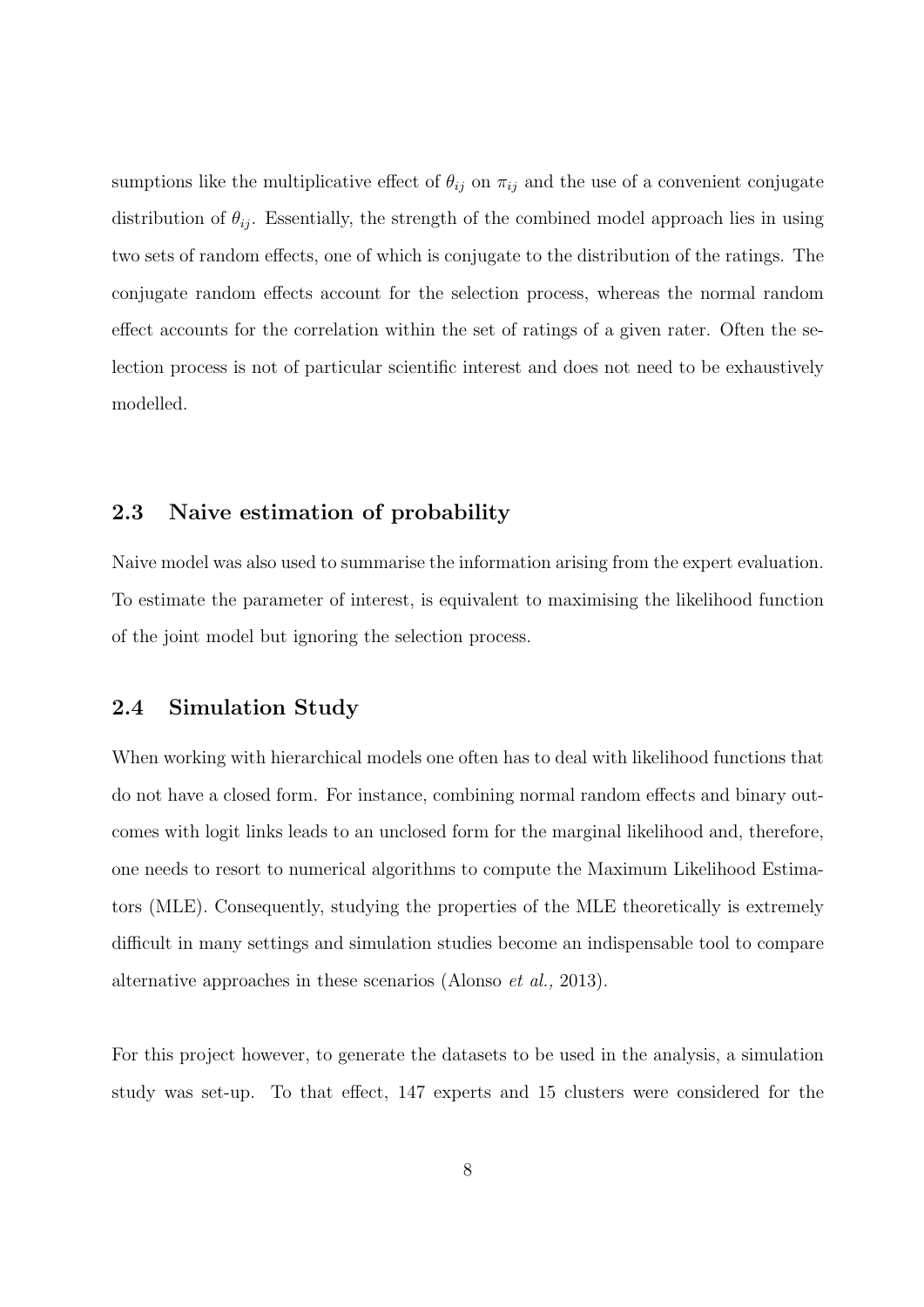simulations. The fixed effects  $\beta_j$  &  $\alpha_j$ , were sampled once from a N(0, 2) and N(0, 1) respectively and then held fixed throughout all simulations, whereas the random rater and selection specific effects  $b_i$  and  $a_i$  respectively were sampled from a bivariate normal distribution with  $mean = [0, 0]$  and variance-covariance matrix

$$
M = \left[ \begin{array}{cc} 10 & 4.95 \\ 4.95 & 5 \end{array} \right]
$$

respectively. Then the clusters evaluated by each rater were defined using the selection process  $X_{ij} | a_i \sim Bernoulli(\rho_{ij})$  with  $logit(\rho_{ij}) = \alpha_j + a_i$  and the corresponding rating given by  $Y_{ij}|b_i$  were generated from a  $Bernoulli(\pi_{ij})$  with  $\pi_{ij} = \frac{exp(\beta_j + b_i)}{1 + exp(\beta_i + b_i)}$  $\frac{exp(\beta_j+0_i)}{1+exp(\beta_j+b_i)}$ . In this setting a total of 200 data sets were generated.

Then analysis of the three modelling techniques were carried out for each dataset.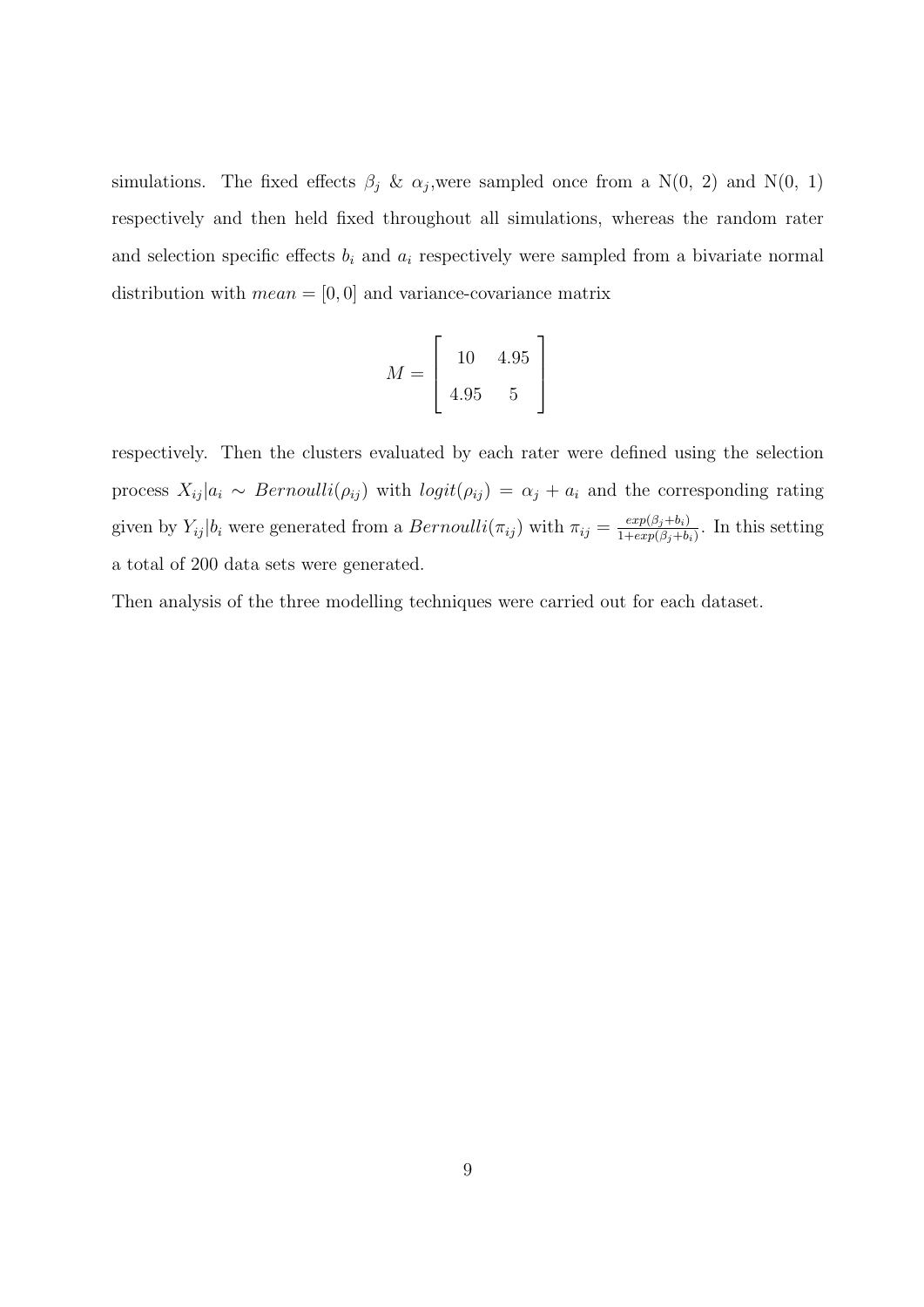### 3 Results

Table 1: Estimates (standard errors) for the parameters governing the rating process obtained from the different models fitted to the data. The data were generated by a joint model with selection probability,  $logit(\rho_{ij}) = \alpha_j + a_i$ . The column True gives the true values, Combined gives the results obtained from the combined model, 'J' refers to the results obtained from a joint model with the logit of the selection probabilities given in brackets and Naive indicates results from the model that disregards the selection process.

| $\beta_j$    | <b>True</b> | Combined        | $J(\alpha_j + a_i)$ | $J(\beta_j + a_i)$ | $J(\alpha + a_i)$ | <b>Naive</b>    |
|--------------|-------------|-----------------|---------------------|--------------------|-------------------|-----------------|
| $\beta_1$    | 3.602       | 3.602(1.231)    | 3.602(1.007)        | 1.590(0.491)       | 3.590(1.327)      | 5.086(0.859)    |
| $\beta_2$    | $-1.976$    | $-1.971(1.587)$ | $-1.879(0.483)$     | $-0.022(0.425)$    | $-1.919(0.437)$   | $-0.683(0.382)$ |
| $\beta_3$    | 4.326       | 4.330(1.123)    | 4.966(0.991)        | 1.250(0.526)       | 4.372(0.795)      | 17.284(0.490)   |
| $\beta_4$    | 0.582       | 0.589(0.974)    | 0.702(0.565)        | 1.041(0.483)       | 0.735(0.492)      | 1.878(0.463)    |
| $\beta_5$    | 0.107       | 0.114(1.142)    | 0.136(0.582)        | 0.218(0.487)       | 0.416(0.548)      | 1.520(0.502)    |
| $\beta_6$    | $-0.527$    | $-0.518(1.189)$ | $-0.556(0.479)$     | $-0.890(0.433)$    | $-0.540(0.451)$   | 0.601(0.382)    |
| $\beta_7$    | 1.701       | 1.705(0.868)    | 1.817(0.643)        | 1.179(0.499)       | 1.784(0.686)      | 3.003(0.588)    |
| $\beta_8$    | $-0.101$    | $-0.092(0.080)$ | $-0.040(0.530)$     | $-0.750(0.473)$    | $-0.141(0.481)$   | 1.165(0.428)    |
| $\beta_9$    | $1.505\,$   | 1.514(0.940)    | 1.606(0.878)        | 0.750(0.498)       | 1.505(0.646)      | 2.899(0.617)    |
| $\beta_{10}$ | 1.293       | 1.298(0.868)    | 1.345(0.568)        | 1.165(0.493)       | 1.340(0.5722)     | 2.073(0.461)    |
| $\beta_{11}$ | 0.876       | 0.907(0.847)    | 0.920(0.493)        | 1.375(0.470)       | 1.828(0.438)      | 2.073(0.461)    |
| $\beta_{12}$ | $-3.525$    | $-3.496(2.139)$ | $-3.578(0.541)$     | $-0.173(0.376)$    | $-3.391(0.466)$   | $-2.308(0.403)$ |
| $\beta_{13}$ | 0.602       | 0.604(1.108)    | 0.704(0.835)        | 0.230(0.505)       | 0.530(0.728)      | 2.051(0.633)    |
| $\beta_{14}$ | 1.892       | 1.904(0.939)    | 2.035(0.746)        | 1.065(0.491)       | 1.954(0.671)      | 3.216(0.654)    |
| $\beta_{15}$ | 0.685       | 0.708(0.816)    | 0.732(0.445)        | 1.664(0.461)       | 0.552(0.445)      | 1.743(0.419)    |
| $\sigma^2$   | $10\,$      | 10.200(3.194)   | 10.398(3.3.225)     | 6.729(2.594)       | 9.865(3.141)      | 8.397(2.898)    |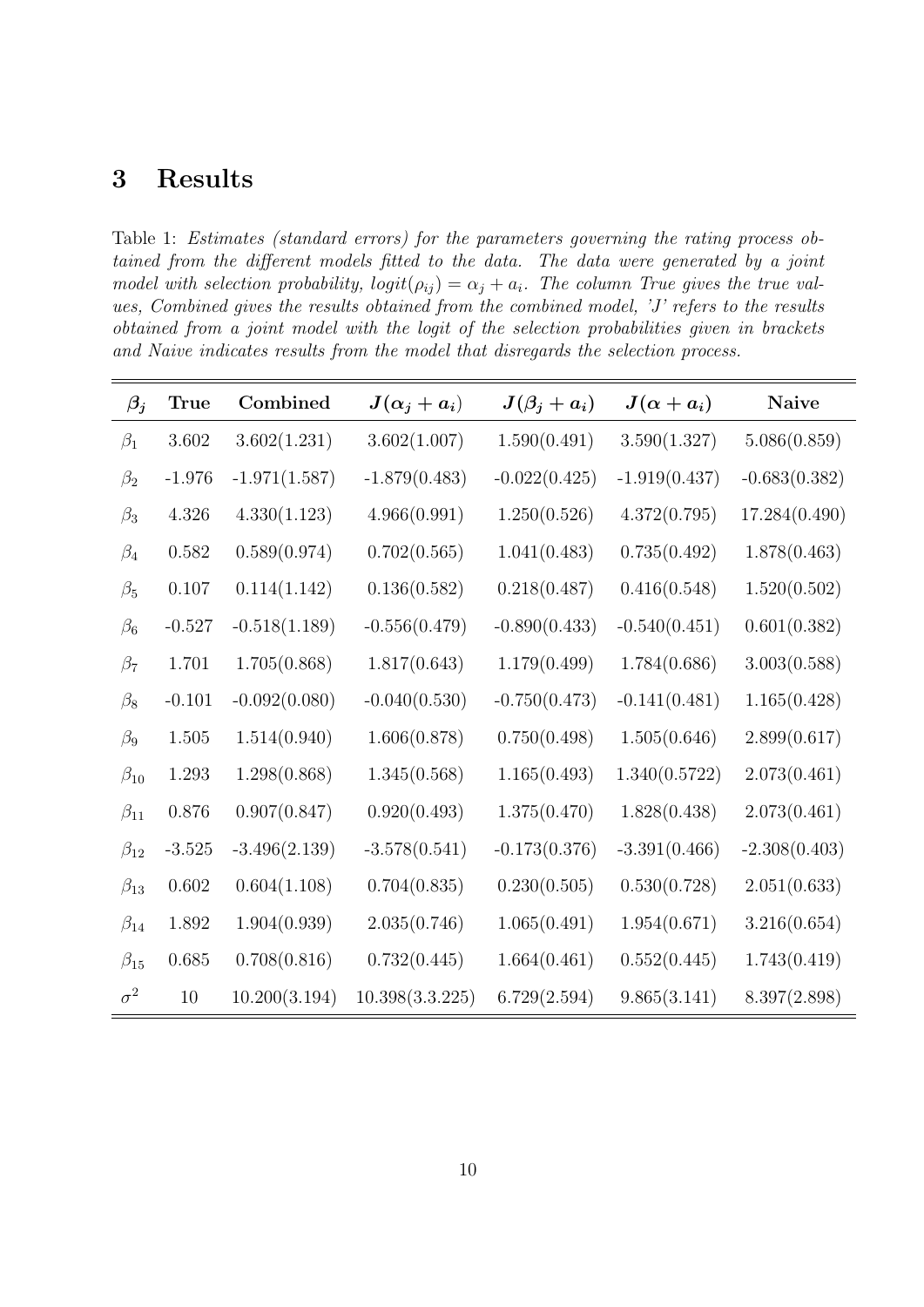Table 2: Estimates for the success probabilities obtained from the different models fitted to the data. The data were generated by a joint model with selection probability,  $logit(\rho_{ii}) =$  $\alpha_j + a_i$  The column True gives the true values, Combined gives the results obtained from the combined model, 'J' refers to the results obtained from a joint model with the logit of the selection probabilities given in brackets and Naive indicates results from the model that disregards the selection process.

| $\beta_j$    | True      |         | Combined $J(\alpha_j + a_i)$ $J(\beta_j + a_i)$ $J(\alpha + a_i)$ |       |        | Naive |
|--------------|-----------|---------|-------------------------------------------------------------------|-------|--------|-------|
| $\beta_1$    | 0.837     | 0.840   | 0.863                                                             | 0.676 | 0.888  | 0.933 |
| $\beta_2$    | $0.262\,$ | 0.290   | 0.288                                                             | 0.496 | 0.262  | 0.417 |
| $\beta_3$    | 0.881     | 0.884   | 0.933                                                             | 0.640 | 0.929  | 1.000 |
| $\beta_4$    | 0.562     | 0.561   | 0.587                                                             | 0.617 | 0.6008 | 0.671 |
| $\beta_5$    | 0.510     | 0.509   | 0.520                                                             | 0.524 | 0.558  | 0.568 |
| $\beta_6$    | 0.441     | 0.440   | 0.437                                                             | 0.396 | 0.431  | 0.811 |
| $\beta_7$    | 0.678     | 0.679   | 0.711                                                             | 0.632 | 0.727  | 0.568 |
| $\beta_8$    | 0.487     | 0.486   | 0.499                                                             | .412  | 0.484  | 0.632 |
| $\beta_9$    | 0.659     | 0.695   | 0.689                                                             | 0.585 | 0.695  | 0.802 |
| $\beta_{10}$ | 0.637     | 0.637   | 0.660                                                             | 0.631 | 0.676  | 0.728 |
| $\beta_{11}$ | 0.593     | 0.596   | 0.612                                                             | 0.654 | 0.732  | 0.728 |
| $\beta_{12}$ | 0.166     | 0.164   | 0.142                                                             | 0.478 | 0.130  | 0.244 |
| $\beta_{13}$ | $0.568\,$ | 0.567   | 0.587                                                             | 0.525 | 0.573  | 0.726 |
| $\beta_{14}$ | 0.700     | 0.0.703 | 0.733                                                             | 0.620 | 0.746  | 0.827 |
| $\beta_{15}$ | 0.573     | 0.574   | 0.591                                                             | 0.684 | 0.576  | 0.694 |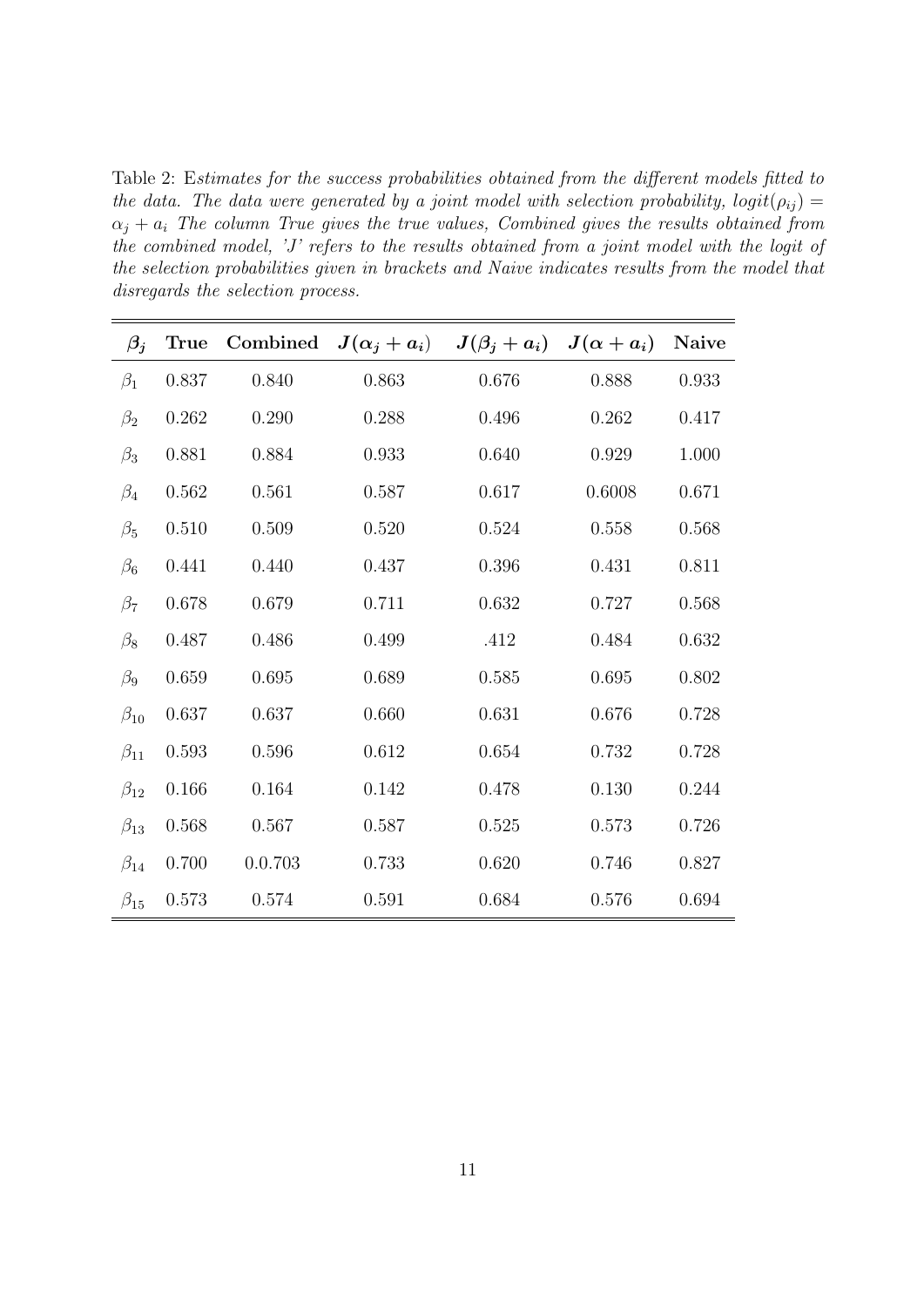Table 3: Relative bias for the parameters governing the rating process obtained from the different models fitted to the data. The data were generated by a joint model with selection probability,  $logit(\rho_{ij}) = \alpha_j + a_i$ . The column Combined gives the results obtained from the combined model, 'J' refers to the results obtained from a joint model with the logit of the selection probabilities given in brackets and Naive indicates results from the model that disregards the selection process.

| $\beta_j$    | Combined  |       | $J(\alpha_i + a_i)$ $J(\beta_i + a_i)$ $J(\alpha + a_i)$ |        | <b>Naive</b> |
|--------------|-----------|-------|----------------------------------------------------------|--------|--------------|
| $\beta_1$    | 0.000     | 0.000 | 0.559                                                    | 0.003  | 0.412        |
| $\beta_2$    | 0.002     | 0.049 | 0.989                                                    | 0.057  | 0.654        |
| $\beta_3$    | 0.001     | 0.148 | 0.711                                                    | 0.011  | 2.995        |
| $\beta_4$    | 0.013     | 0.207 | 0.788                                                    | 0.262  | 2.227        |
| $\beta_5$    | 0.066     | 0.276 | 1.042                                                    | 0.290  | 1.236        |
| $\beta_6$    | 0.016     | 0.056 | 0.689                                                    | 0.0254 | 2.140        |
| $\beta_7$    | 0.002     | 0.068 | $0.307\,$                                                | 0.049  | 0.765        |
| $\beta_8$    | 0.089     | 0.600 | 6.449                                                    | 0.404  | 12.564       |
| $\beta_9$    | 0.006     | 0.067 | 0.502                                                    | 0.000  | 0.926        |
| $\beta_{10}$ | $0.004\,$ | 0.041 | 0.099                                                    | 0.036  | 0.996        |
| $\beta_{11}$ | 0.035     | 0.050 | 0.569                                                    | 1.087  | 1.558        |
| $\beta_{12}$ | 0.008     | 0.053 | 0.951                                                    | 0.038  | 0.345        |
| $\beta_{13}$ | 0.003     | 0.169 | 0.618                                                    | 0.120  | 2.406        |
| $\beta_{14}$ | 0.007     | 0.076 | 0.437                                                    | 0.033  | 0.700        |
| $\beta_{15}$ | 0.034     | 0.068 | 1.430                                                    | 0.194  | 1.547        |
| $\sigma^2$   | 0.022     | 0.040 | 3.257                                                    | 0.014  | 0.159        |

The Relative bias =  $|(\hat{\beta}_j - \beta)/\beta|$  where  $\hat{\beta}_j$  are the fixed effects parameter of the  $j^{th}$  cluster due to the fitted models and  $\beta_j$  is the fixed effects parameter of the true model.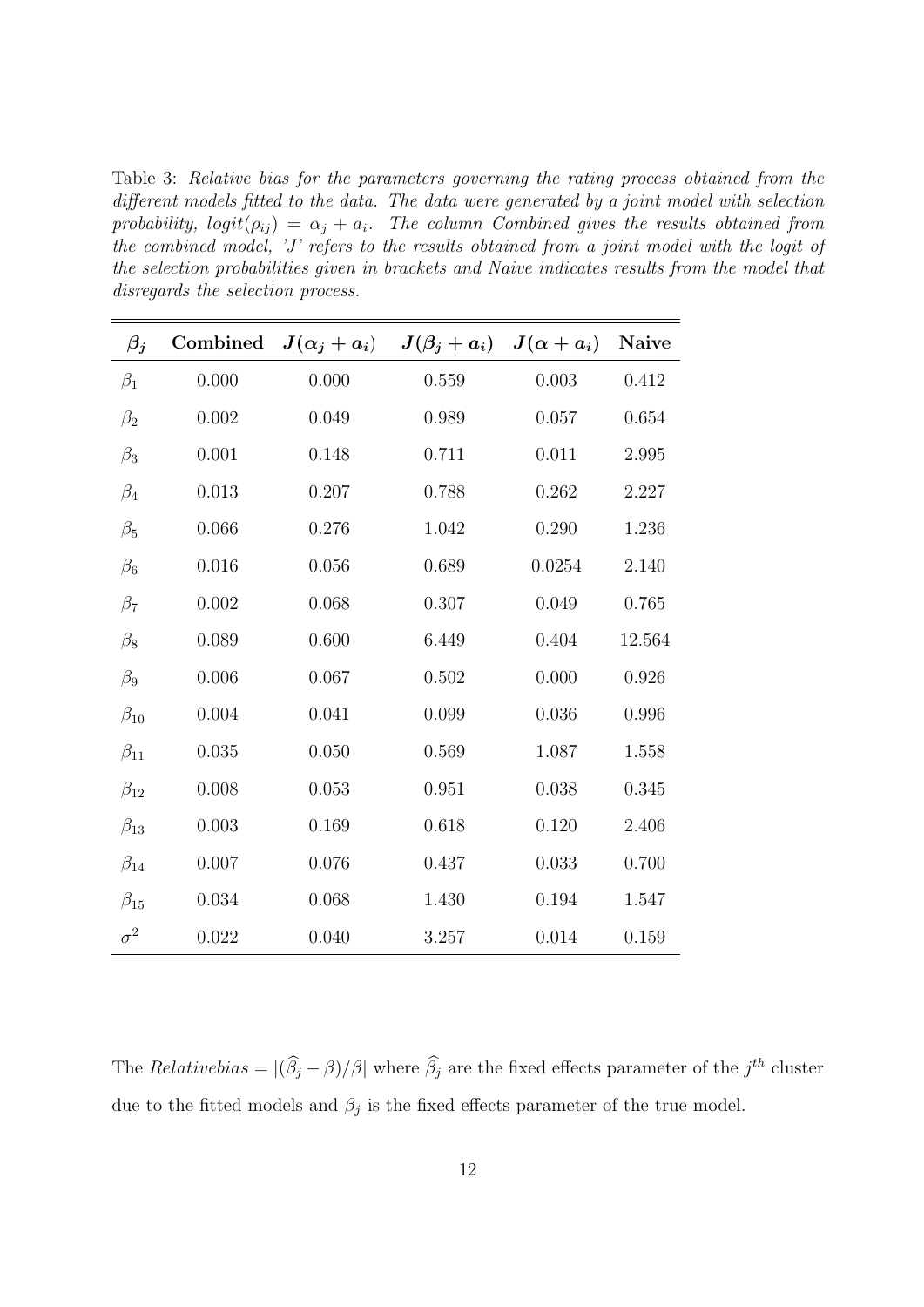Table 4: Confidence interval for the parameters governing the rating process obtained from the different models fitted to the data. The data were generated by a joint model with selection probability,  $logit(\rho_{ij}) = \alpha_j + a_i$ . The column Combined gives the results obtained from the combined model,  $J'$  refers to the results obtained from a joint model with the logit of the selection probabilities given in brackets and Naive indicates results from the model that disregards the selection process

| $\beta_j$    | Combined                        | $J(\alpha_j + a_i)$             | $J(\beta_j + a_i)$            | $J(\alpha + a_i)$               | Naive                            |
|--------------|---------------------------------|---------------------------------|-------------------------------|---------------------------------|----------------------------------|
| $\beta_1$    | $\left[1.1897;6.0145\right]$    | $\left[ 1.6277;5.5759\right]$   | $\left[ 0.6275;2.5519\right]$ | $\left[ 0.9864; 6.1894 \right]$ | $\left[ 3.4019; 6.7707 \right]$  |
| $\beta_2$    | $[-5.0812; 1.386]$              | $[-2.8257; \! 6.9061]$          | $\left[-0.8541;0.8094\right]$ | $[-2.7687; -1.0541]$            | $\left[-1.4323;0.0659\right]$    |
| $\beta_3$    | [2.1301; 6.5314]                | [3.0261; 6.906]                 | $\left[0.2202;2.2802\right]$  | $\left[ 2.8145;5.9289\right]$   | [16.3229;18.2441]                |
| $\beta_4$    | $[-1.3189; \! 2.4977]$          | $\left[-0.4052;1.8096\right]$   | $\left[0.1041;1.9959\right]$  | $\left[-0.2293;1.6985\right]$   | $\left[ 0.8946;2.8620 \right]$   |
| $\beta_5$    | $[-2.1237;2.3513]$              | $[-1.0046; 1.2772]$             | $\left[-0.7372;1.1734\right]$ | $[-0.6576; 1.4894]$             | $\left[ 0.5362;2.5036\right]$    |
| $\beta_6$    | $[-2.8494;1.8126]$              | $[-1.4942; \! 0.3816]$          | $[-1.7393; -0.0407]$          | $[-1.4236; 0.3428]$             | $[-0.1483;1.3505]$               |
| $\beta_7$    | $\left[0.0043 ; 3.4053 \right]$ | $\left[ 0.5571;3.0773\right]$   | $\left[0.2016;2.1558\right]$  | $\left[ 0.4355; 3.1321 \right]$ | $\left[ 1.8511; 4.15541 \right]$ |
| $\beta_8$    | $\left[-0.2477;0.0643\right]$   | $[-0.9987;1.0793]$              | $[-1.6766; 0.1764]$           | $\left[-1.084;0.8012\right]$    | $\left[ 0.3232;2.0033\right]$    |
| $\beta_9$    | $\left[-0.3284;3.3568\right]$   | $\left[-0.1153;3.3269\right]$   | $\left[-0.2161;1.7157\right]$ | $\left[ 0.2397; 2.7709 \right]$ | $\left[ 1.6904; 4.1078 \right]$  |
| $\beta_{10}$ | $[-0.4035; 3.0003]$             | $\left[ 0.2317;2.4591\right]$   | $\left[0.1988;2.1306\right]$  | $\left[ 0.2181;2.4611\right]$   | $\left[ 1.5435; 3.6183 \right]$  |
| $\beta_{11}$ | $[-0.7529;2.5669]$              | $\left[-0.0456; 1.8858\right]$  | $\left[0.4533;2.2961\right]$  | $\left[ 0.9754;2.6810 \right]$  | $\left[1.1687;2.9763\right]$     |
| $\beta_{12}$ | $[-7.6887;0.6961]$              | $[-4.6391; -2.5169]$            | $[-0.9095; 0.5645]$           | $[-4.3039; \!-\! 2.4787]$       | $[-3.0964;1.5186]$               |
| $\beta_{13}$ | $[-1.5679; 2.7763]$             | $\left[-0.9331;2.3413\right]$   | $\left[-0.7602;1.2210\right]$ | $[-0.8971; 1.9567]$             | $\left[ 0.8101;3.2923\right]$    |
| $\beta_{14}$ | $\left[0.0632;3.7452\right]$    | $\left[ 0.5736; 3.4960 \right]$ | $\left[0.1021;2.0283\right]$  | $\left[ 0.6394; 3.2690 \right]$ | $\left[ 1.9336; 4.4984 \right]$  |
| $\beta_{15}$ | $[-0.8923; 2.3079]$             | $[-0.1408;1.6040]$              | $\left[0.7602;2.5678\right]$  | $[-0.3205;1.4239]$              | $\left[ 0.9224;2.5640\right]$    |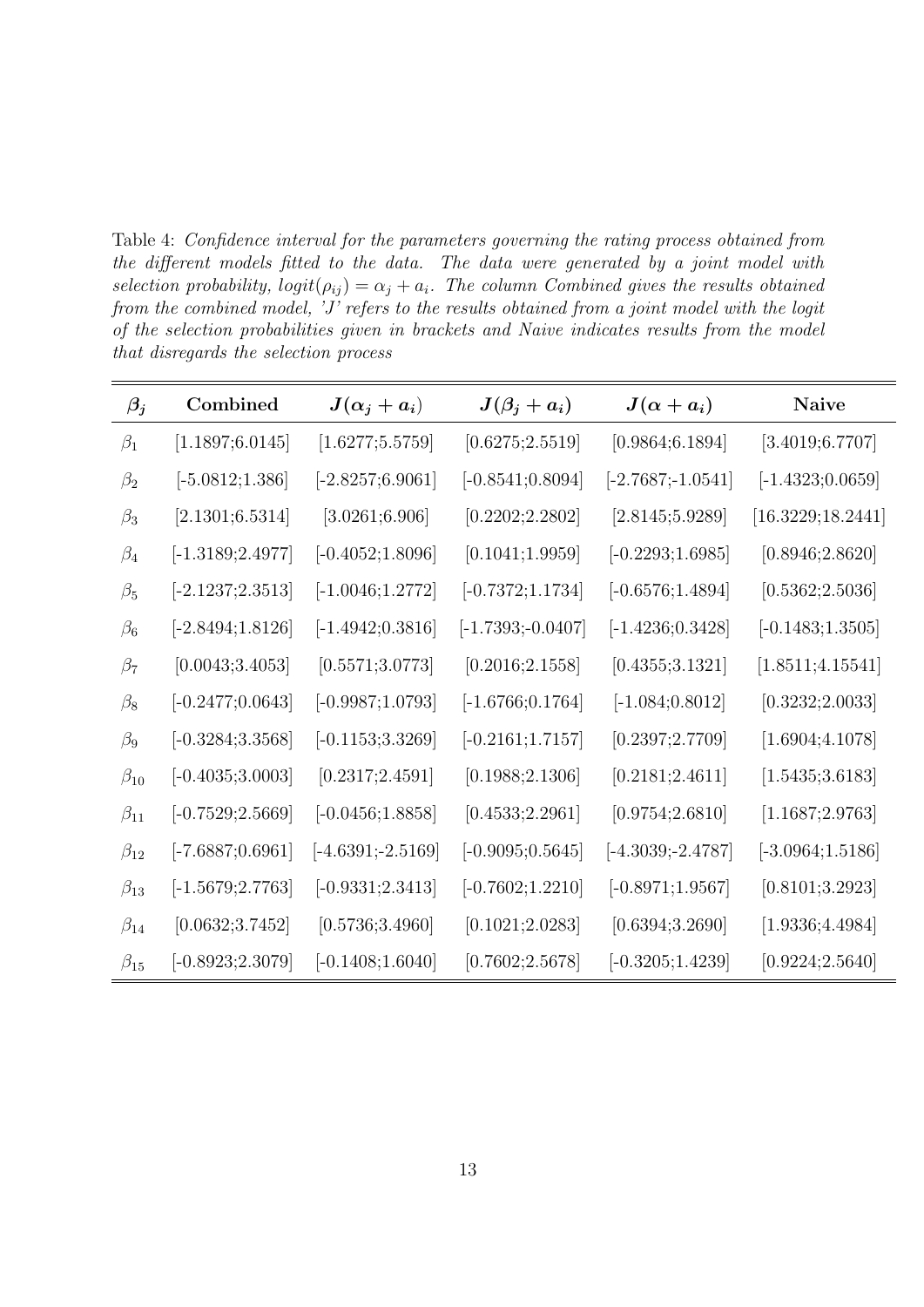#### 4 Discussion

To summarise the expert opinion, different modelling techniques were used. First Naive model was fitted on the data to check the impact of ignoring selection process. The results it reveal that ignoring the selection process, has a seriously impact on the parameter estimates on comparing with the true values of the model as observed in Table (1) above. This similarly had an impact on the Confidence Intervals(C.I) like narrow  $C.I^s$  (Table 4). This can be as a result of ignoring some information from the selection process. Therefore, these results are wrong and should not be relied on for any inferences. The relative bias associated with this model are also are high (Table 3), which confirm the aforementioned statement.

The second approach employed was the joint modelling which assumes conditional absence of selection bias and follows a different path to estimate the parameters of interest and in the process takes into account the selection process. Three joint models were fitted to assess the effect if any misspecification. The first joint model was correctly specified in all setting, the second and third joint models, the mean of the selection process were misspecified to check on the impact of misspecification on the model. The second joint model assumed that the mean of the rating and selection processes being the same. However, each process having different rater and selection specific random effects. Then the third one assumed a constant mean  $(\alpha)$  effect of the selection process. Based on the results of the estimates in Table (1), it can be clearly seen that misspecification of the mean had an impact on both the estimates of the clusters effects and variances as it led to reduction in variance. This might mislead inferences as one might rush to use estimates with high precision and yet they are not correct. Misspecification of the mean or ignoring the selection process also had in impact in terms of relative bias as this led to shot-up ( Table 3). For example the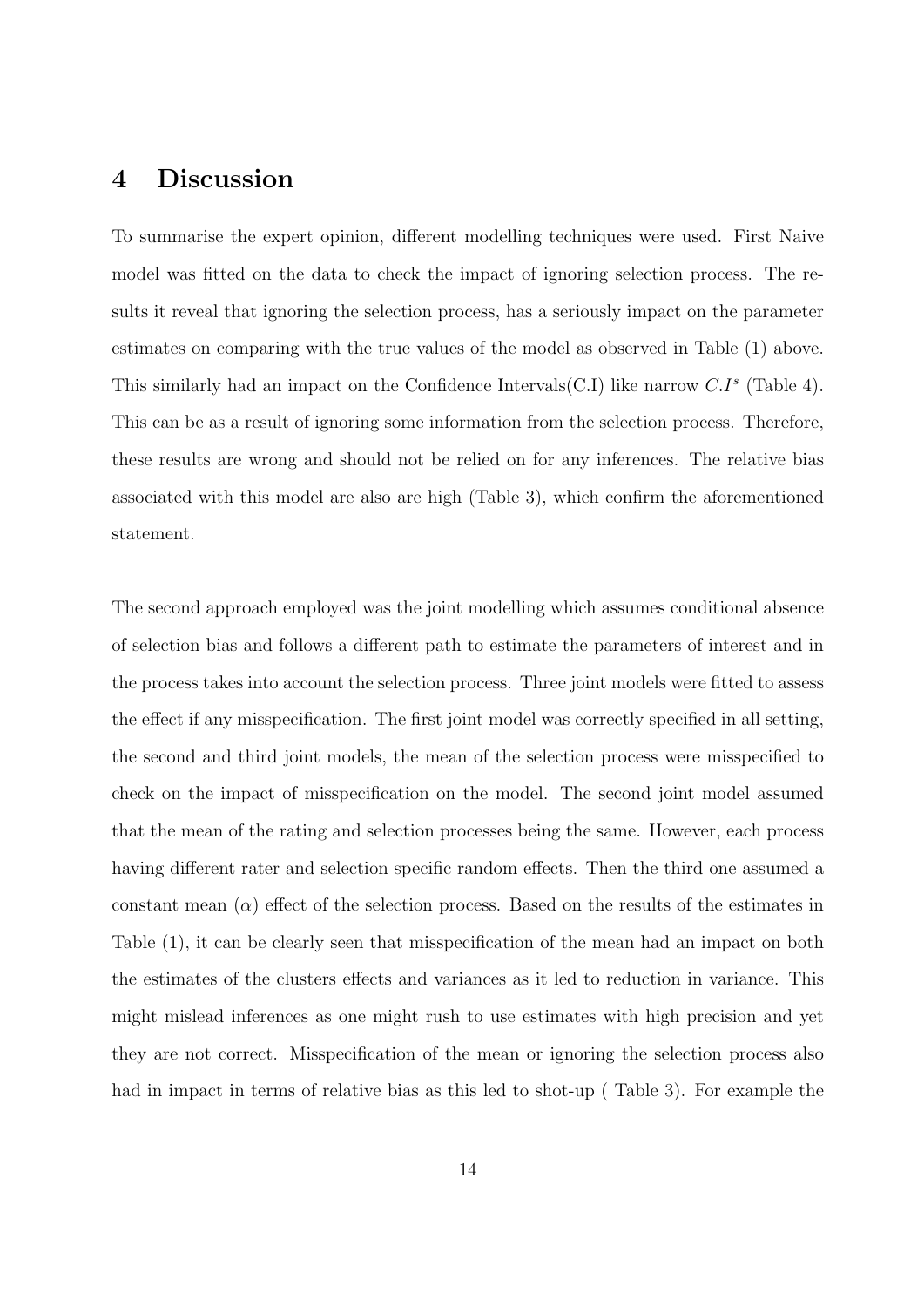second joint model produced relative biases ranging between 30% to 655% which appear to be so high.

Another approach used was of the exponential family suggested by Booth et al. (2003) and Molenberghs et al., (2010) to account for the selection process and the results were compared with the true model. Its biases were so small which possibly meant that the combined model accounted for all the information in the dataset. The values of the estimates of the fixed cluster estimates effects were quite close to those of the true values and the correctly specified joint model ( Table 1). However the combined model is less precise compared to others models which my be the price to pay for being more robust. In terms of C.I coverages, the combined was also doing well as most percentages of finding a cluster estimate in the 95% confidence coefficient were as high as above 92% (Table 5 of the appendix). Therefore a combined model can be used for sensitivity analysis in this case and in situations where the joint model is not doing well, one can use the results from the combined model for inferences.

If one want to interpret the estimates, the variance  $\sigma^2$  represents the inter-expert variability. For the combined model and correctly specified joint model they were  $\approx 10$  which is almost as the one for the true values. However this values of inter-expert variability seems to be high meaning that there is need to select the experts from a more uniform population in order to reduce this heterogeneity. Both the fixed cluster effects and probabilities can be interpreted at a cluster specific level. The fixed cluster effects  $\beta_i$  can be interpreted in form odds of ratios.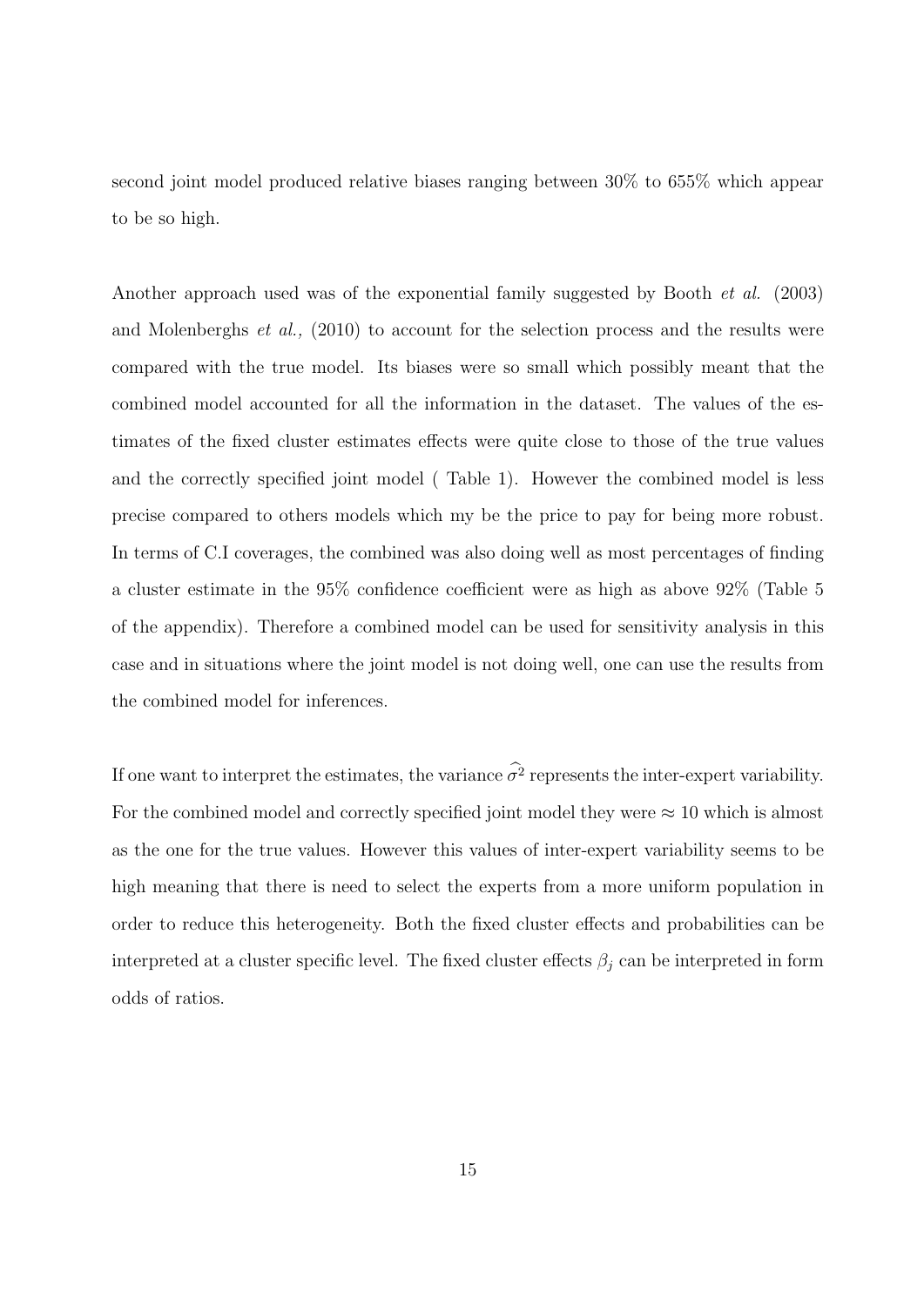### 5 Conclusion

In handling expert opinion in the drug discovery process, one would want to ignore the selection process when say analyising the data due to the complexities involved. However, ignoring this selection may seriously threaten the validity of the results. As a consequence, one often needs to jointly model the rating and selection processes in order to avoid bias in estimating the parameters of interest. Research have shown that in even carefully designed study, the bias might still exist. Ideally, one would like to know all the factors influencing the selection process beforehand. But in practice, such information is seldom available and making assumptions on the selection process is almost inescapable, and if these assumptions are wrong, estimates and inferences may be wrong as well. From the above results, it has been noted that misspecifying or ignoring the selection process may introduce severe bias in the estimates of the parameters.

As a matter for sensitivity, we used another model called the combined model. The results showed that, unlike the naive and the incorrectly specified joint model, the correctly specified joint model approach and the combined model seems to produce unbiased. Therefore the combined model can act as alternative model for the joint model.

### 6 References

Alonso, A. and Molenberghs, G. Surrogate endpoints: Hopes and perils. Pharmacoeconomics and Outcomes Research 2008; **3:** 255-259. doi: 10.1586/14737167.8.3.255.

Alonso, A., Milanzi, E., Molenberghs, G., Buyck, C., and Bijnens, L. Impact of selection bias on the qualitative assessment of biomolecular cluster. Submitted for publication 2013.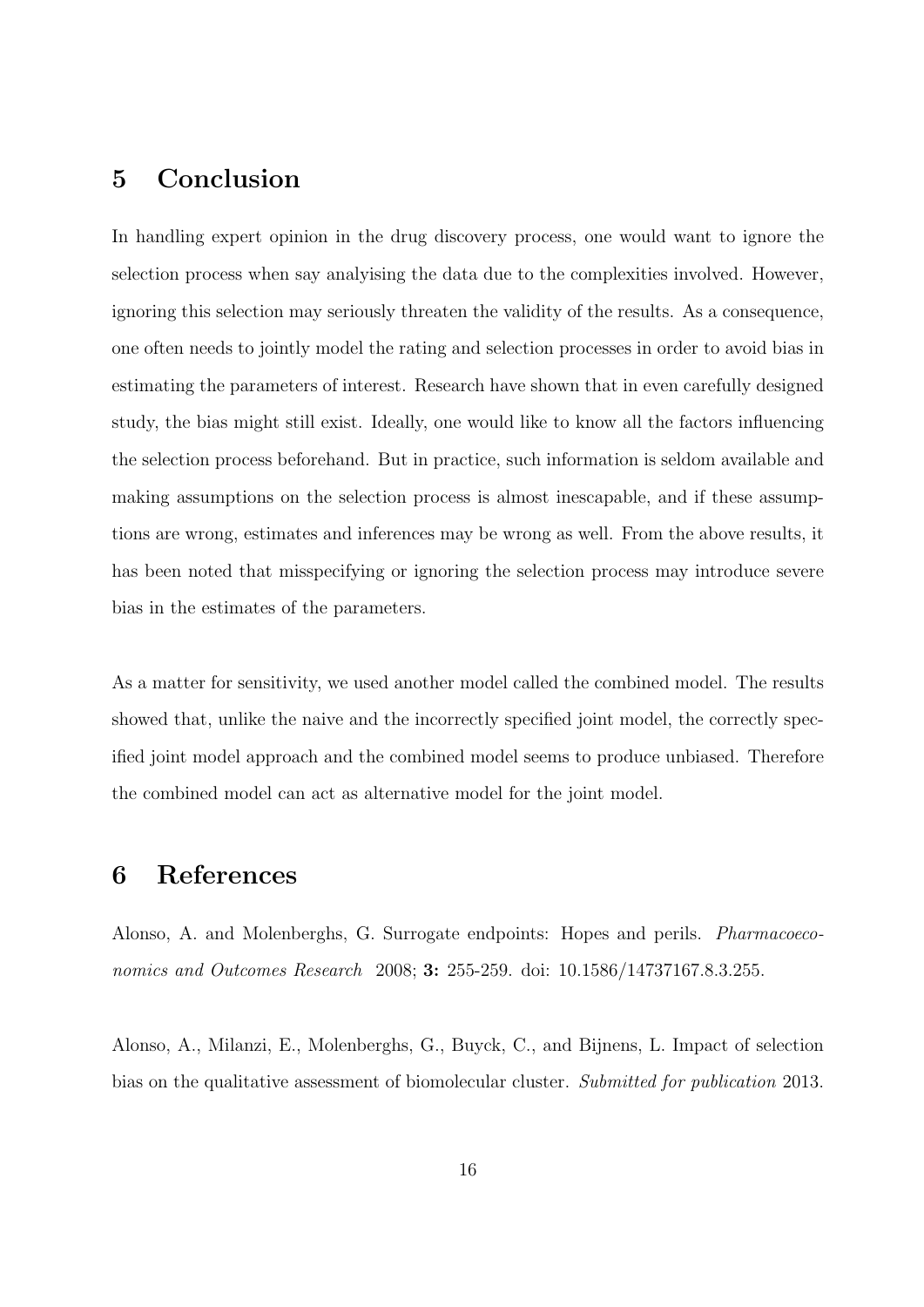Booth, J.G., Casella, G., Friedl, H., and Hobert, J.P. Negative binomial loglinear mixed models. Statistical Modelling 2003; 3:179-181.

Creemers, A., Hens, N., Aerts, M., Molenberghs, G., Verbeke, G., and Kenward, M.G. Generalized shared-parameter models and missingness at random. Statistical Modeling, 2011 11, 279311.

Follmann, D. and Wu, M. An approximate generalized linear model with random effects for informative missing data. Biometrics 1995; 51: 151-168.

Genelletti, S., Mason, A., and Best, N. Adjusting for selection effects in epidemiologic studies; Why sensitivity analysis is the only solution. Commentary in Epidemiology 2011; 22: 36-39.

http://www.sciencemag.org/site/products/ddbt\_0207\_Final.xhtml(accessed on 01/02/2013).

Milanzi, E. Flexible modeling for hierarchical data, data with random sample sizes and selection bias, with applications in pharmaceutical research Web. Sep. 2013. https://ibiostat.be/publications/phd/elasmamilanzi.pdf.

Milanzi, E., Alonso, A., Buyck,C., Molenberghs, G. and Bijnens,L. A permutationalsplitting sample procedure to quantify expert opinion on chemical cluster using highdimensional data. submitted 2013.

Molenberghs, G., Verbeke, G., Demetrio, C., and Vieira, A. A family of generalized linear models for repeated measures with normal and conjugate random effects. Statistical Sci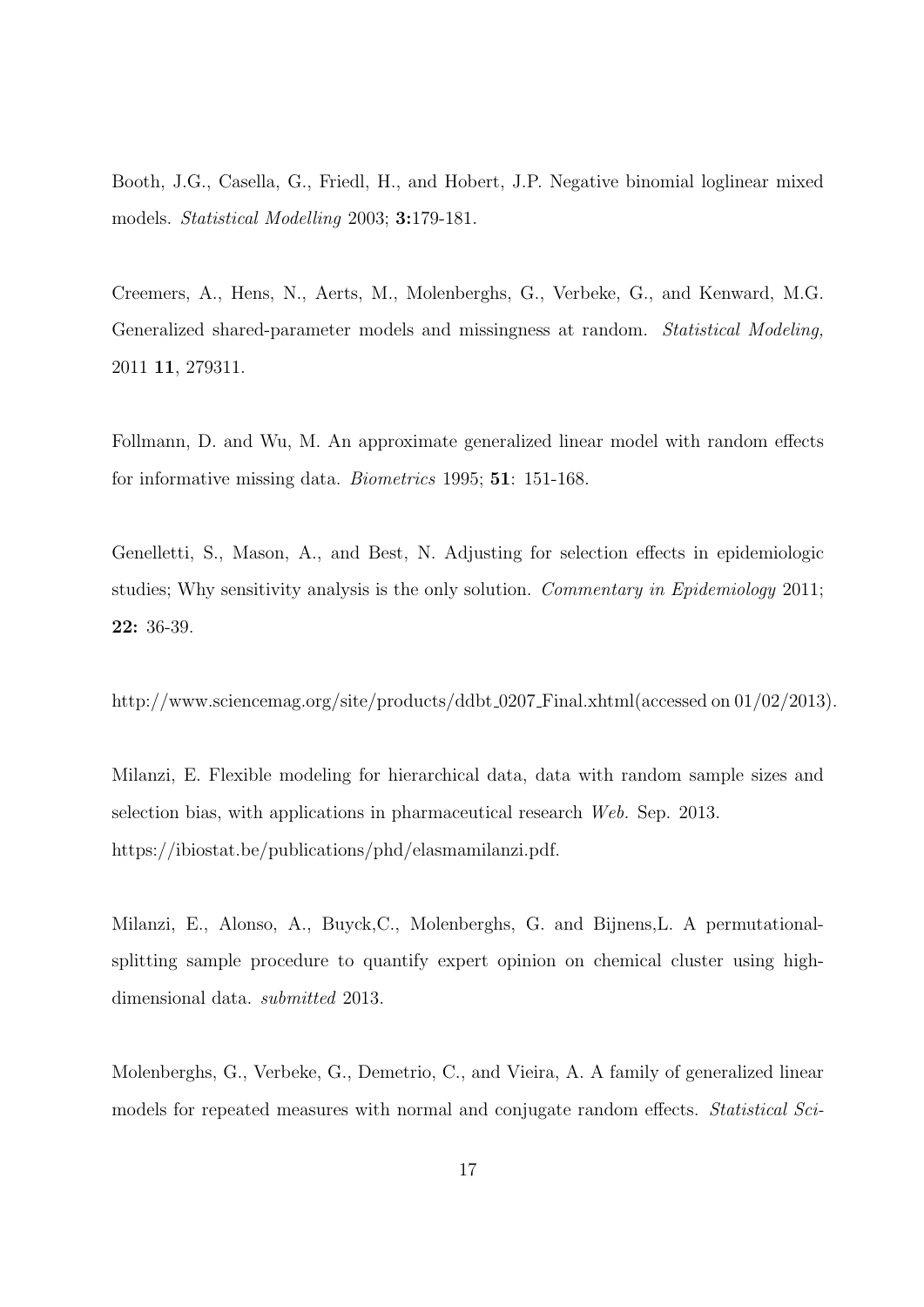ence 2010; 25:325-347.

Sheridan R. P., M. D. Miller and D. J. K. S. K. Underwood, "Chemical Similarity Using Geometric Atom Pair Descriptors," J. Chem. Inf. Comput. Sci. 1996, vol. 36, pp. 128-136, .

Paul S. M., D. S. Mytelka, C. T. Dunwiddie, C. C. Persinger, B. H. Munos, S. R. Lindborg and A. L. Schacht, "How to improve R&D productivity: the pharmaceutical industry's grand challenge," Nature Reviews Drug Discovery 2010, vol. 9, pp. 203-214, .

Kearsley S. K., S. Sallamack, E. M. Fluder, J. D. Andose, R. T. Mosley and R. P. Sheridan, "Chemical Similarity Using Physiochemical Property Descriptors," J. Chem. Inf. Comput. Sci. 1996, vol. 36, no. 1, pp. 118-127, .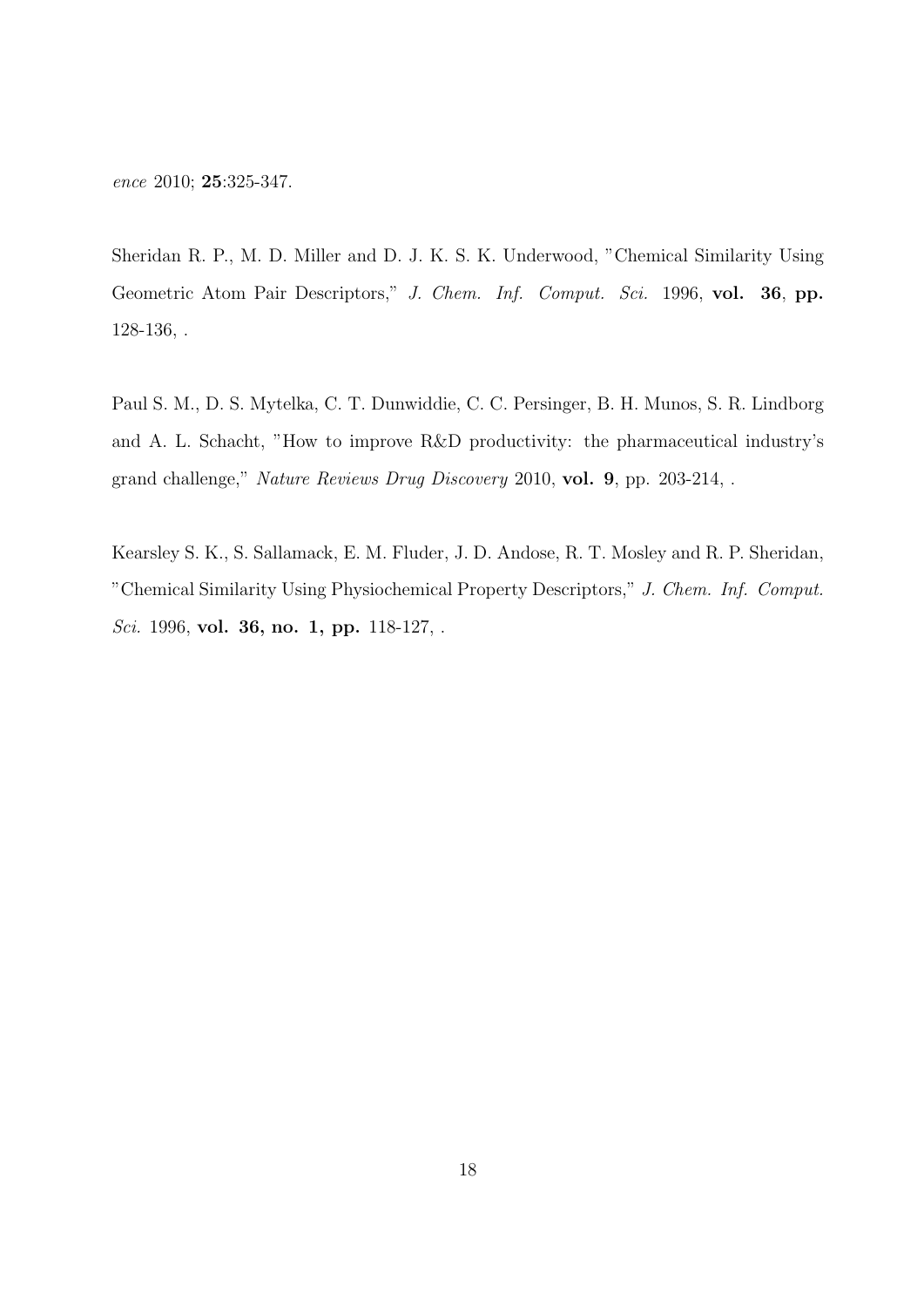### 7 Appendix

Table 5: Percentage of confidence interval coverage for the parameters governing the rating process obtained from the different models fitted to the data. The data were generated by a joint model with selection probability,  $logit(\rho_{ij}) = \alpha_j + a_i$ . The column Combined gives the results obtained from the combined model, J refers to the results obtained from a joint model with the logit of the selection probabilities given in brackets and Naive indicates results from the model that disregards the selection process

| $\beta_j$    |       | Combined $J(\alpha_j + a_i)$ $J(\beta_j + a_i)$ $J(\alpha + a_i)$ |          |          | Naive    |
|--------------|-------|-------------------------------------------------------------------|----------|----------|----------|
| $\beta_1$    | 96.8  | $90.2\,$                                                          | $53.5\,$ | 89.5     | $73.5\,$ |
| $\beta_2$    | 100   | 100                                                               | $60.5\,$ | 96.8     | 95.0     |
| $\beta_3$    | 94.9  | $96.2\,$                                                          | $55.5\,$ | 74.2     | $53.0\,$ |
| $\beta_4$    | 98.0  | 100                                                               | 100      | 95.9     | 95.0     |
| $\beta_5$    | 97.4  | 98.0                                                              | 46.5     | $95.5\,$ | 93.0     |
| $\beta_6$    | 99.5  | 100                                                               | 80.5     | 93.6     | 95.0     |
| $\beta_7$    | 96.2  | 98.4                                                              | $60.5\,$ | 96.8     | 88.5     |
| $\beta_8$    | 83.6  | $97.5\,$                                                          | 84.1     | $81.9\,$ | 94.0     |
| $\beta_9$    | 99.0  | 96.1                                                              | 72.0     | 97.6     | 90.0     |
| $\beta_{10}$ | 98.0  | 98.0                                                              | 46.3     | 96.8     | 93.5     |
| $\beta_{11}$ | 98.0  | 96.1                                                              | 74.4     | 93.6     | 93.5     |
| $\beta_{12}$ | 100.0 | 16.1                                                              | 94.9     | 90.4     | $97.5\,$ |
| $\beta_{13}$ | 98.5  | 98.0                                                              | 73.9     | 94.0     | 93.0     |
| $\beta_{14}$ | 97.4  | 92.2                                                              | 02.6     | 91.1     | 93.0     |
| $\beta_{15}$ | 99.5  | 96.1                                                              | 46.1     | 97.2     | 94.0     |